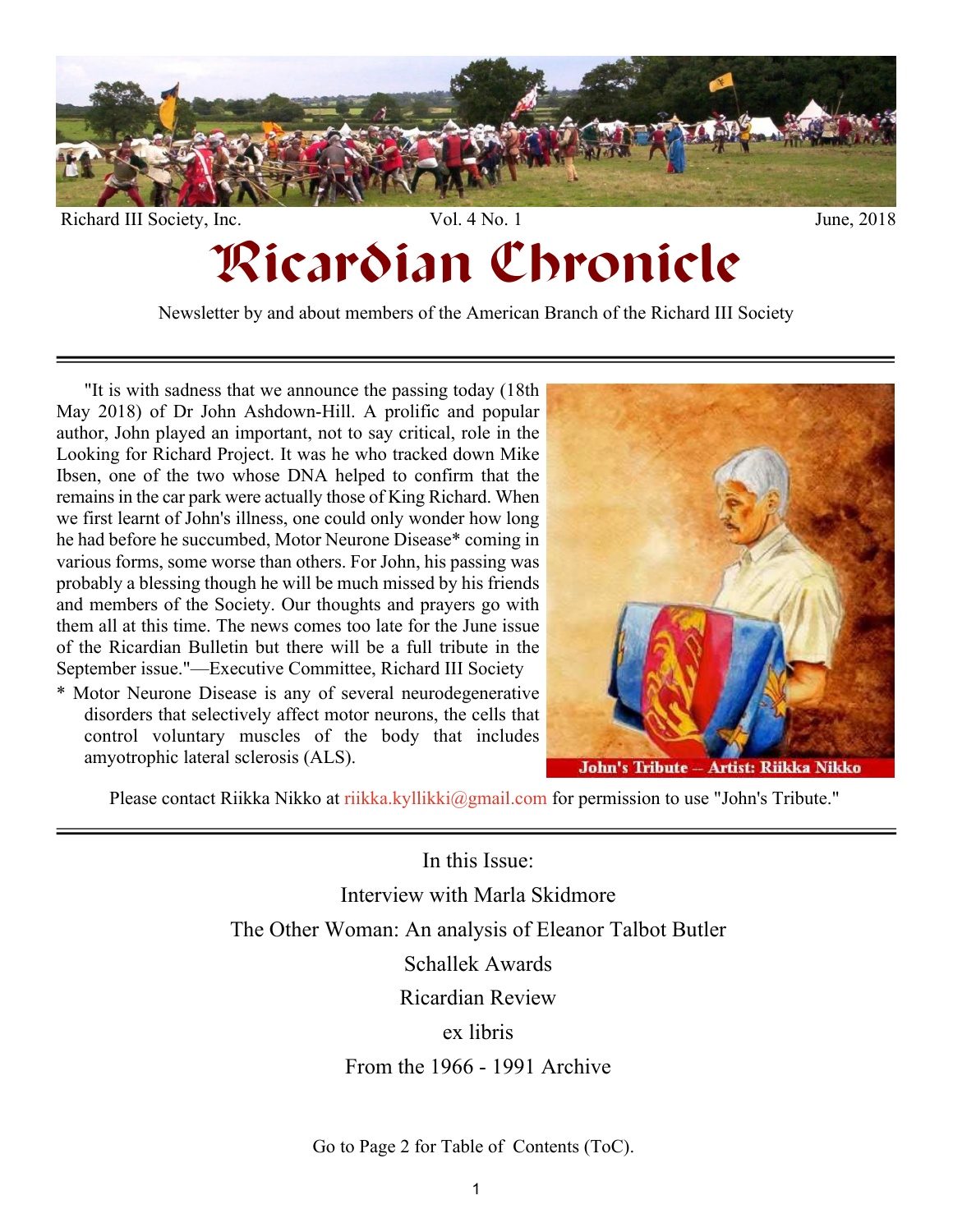# *Contents*

<span id="page-1-0"></span>

| <b>Interview with Marla Skidmore</b>                      | 3 <sup>1</sup>           |
|-----------------------------------------------------------|--------------------------|
| <b>The Other Woman</b>                                    | $\overline{\mathcal{L}}$ |
| <b>Schallek Awards</b>                                    | 9                        |
| <b>Ricardian Reading</b>                                  | 10                       |
| ex libris                                                 | 18                       |
| <b>Excerpts from 1966 Ricardian Register Vol. 1 No. 1</b> | <b>20</b>                |
| <b>Board, Staff, and Chapter Contacts</b>                 | 21                       |
| <b>Membership Application/Renewal Dues</b>                | $22 \,$                  |

Publication schedule and submission deadlines:

The *Ricardian Chronicle* is published semi-annually, June and December. Submission deadlines are: May 15<sup>th</sup> for the June issue and November 15<sup>th</sup> for the December issue.

What type of article will be published in the *Chronicle*?

The *Ricardian Chronicle* is a newsletter by and about members and chapters of the American Branch of the Richard III Society. This is the publication to share your stories about Ricardian and related trips and events. Submission guidelines:

Text: 12 pt Times New Roman, Calibri, or Arial font, document file type can be rtf, doc, docx, or odt. (Sorry, I cannot accept pdf document type or non-standard fonts.)

Please contact me at  $info@r3.org$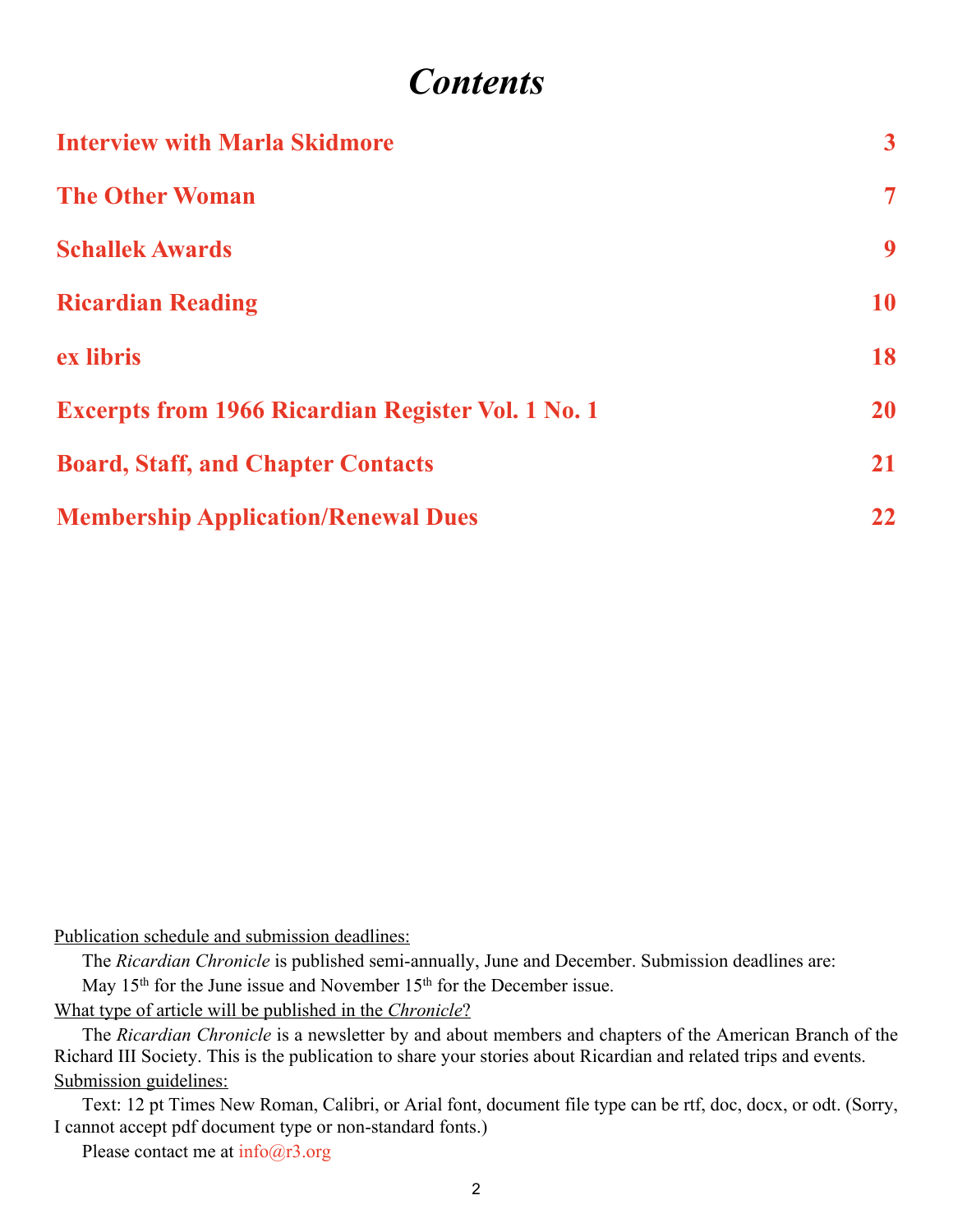# Interview with Marla Skidmore

<span id="page-2-0"></span>Marla Skidmore grew up in a small medieval city in Northern England where she met and married her soldier husband. They lived a typically military life—in various postings all over the UK and Europe for a number of years—until she decided to return home to become a mature student at Leeds University. She told her family it would only be for four years. Seven years later she emerged with a dual Honours Degree in English and History; a Master's Degree in English Literature and a teaching Diploma and began a new career—Marla became a College Lecturer.

When a serious health issue resulted in her taking a prolonged career break, she turned to the writing in which she had dabbled since university and began her first novel—a romantic murder mystery, taking place during the Napoleonic Wars. It was set aside when Richard III's grave was rediscovered. RENAISSANCE is the result.



#### **Have you always wanted to write?**

No, I am not one of those authors who have always known that they've wanted to write; I came quite late to it. I have always loved words though and was reading at a very early age—before I started school. As I grew a little older I often got into trouble at home for having my nose in a book when I should have been doing chores. Our local Library was one of my favourite places to be and Historical Fiction became one of my favourite genres. I clearly remember my delight in discovering Frederick Marryat's THE CHILDREN OF THE NEW FOREST—a story set during the English Civil War after the defeat of Charles I, which follows the fortunes of four children who hide from their Roundhead oppressors. This was followed by authors such as Jean Plaidy, Georgette Heyer, and Elswyth Thane who wrote the classic Colonial Williamsburg novels.

#### **When did you know you wanted to become a writer?**

That's a memory that always makes me smile. It was during my third year at University—I was studying for a four-year dual honours degree in English and History. One of the courses of study was the Romantic Fiction; the successful formula of the Harlequin romance novels was a category we looked at. A fellow student and I decided we could easily write one. We decided upon a historical romance set during the early years of the reign of Henry VIII. We had enormous fun in meticulously planning and researching it and with much laughter wrote the first few chapters but somehow never got around to finishing it—it was the beginning of a long friendship though, and also the realization that I liked to write. From then onwards I wrote on and off—short stories, articles, poetry—even the beginnings of a couple of novels (historical of course). However, family and career commitments always took precedence. It is said that every cloud has a silver lining—my cloud was breast cancer which forced me to take a long career break—the silver lining was that it enabled me to concentrate on writing.

#### **When did you first become aware of RIII?**

I can't really put my finger on it—I suppose I have always known of him, you see I grew-up in Richard III country, in the small medieval city of Ripon located between Middleham and York. We northern folk have always had an affection for 'good king Richard.' However, I became really interested in him when I read Josephine Tey's DAUGHTER OF TIME in my late teens. Inspector Alan Grant's methodical, analytical sifting through all the existing evidence and his ultimately finding that Richard did not have a case to answer was an eye opener. I went on to read Paul Murray Kendall's RICHARD THE THIRD. His lyrical prose really brought him to life for me as a man.

#### **Is this your first book?**

It is my first published book—the way it came to be written is a story in itself. I was at lunch in York with a group of university friends at the time of the rediscovery of Richard's grave—during all the controversy about his reburial place. You can guess what the topic of conversation was—that his wish to be buried in York Minster should be respected or if not, then as an anointed king, he should be buried in Westminster Abbey. I found myself speculating aloud about what he would have made of all the fuss if he were here. One of our group—a fellow Ricardian and a highly respected Medieval historian—challenged me to write a story. Her words were: 'write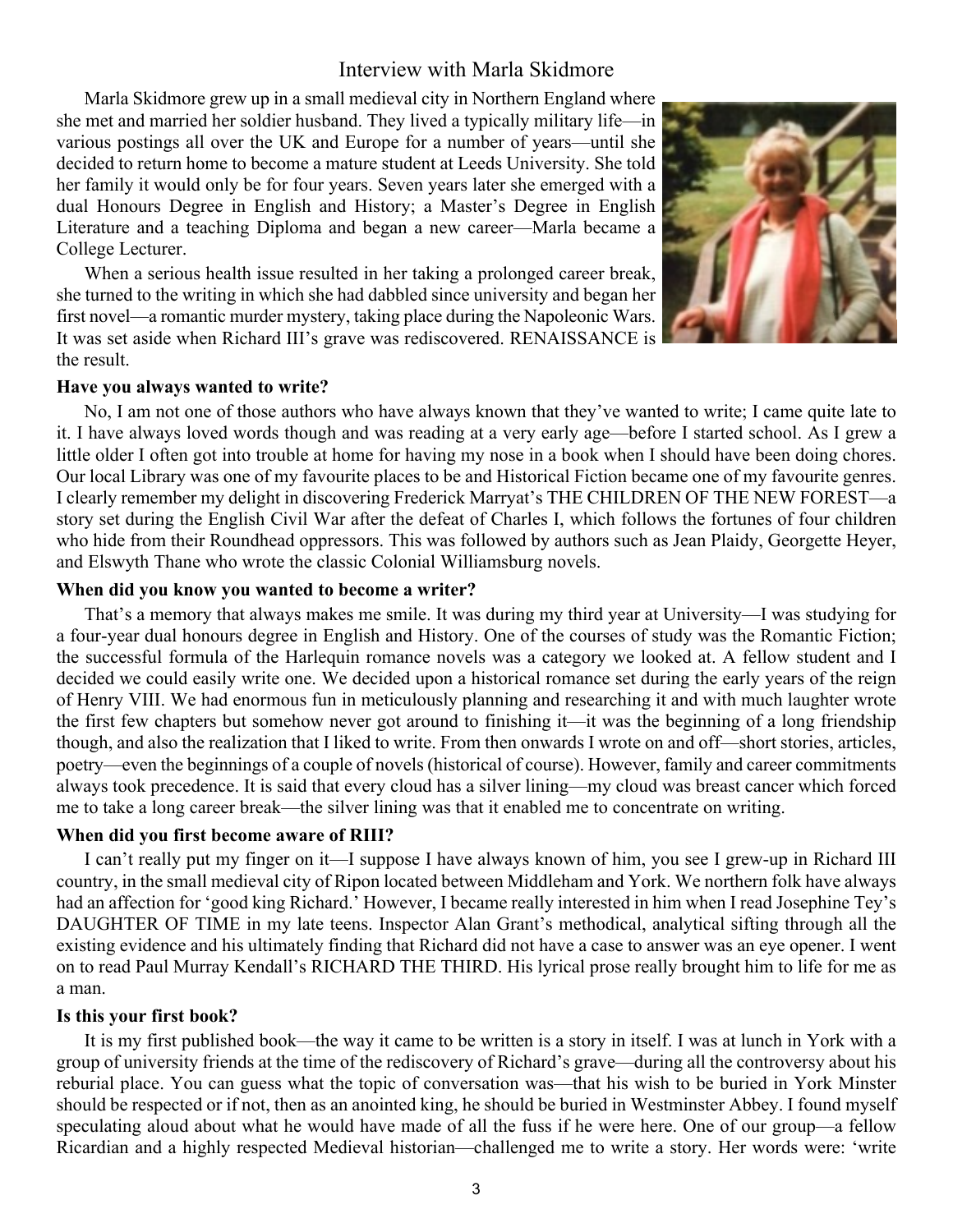about Richard III in blue jeans.' Needless to say, my friend had sown the seed into my mind and it took root but the flowering was quite different from what she envisaged. My Richard did not wear blue jeans but I did bring him into the 21<sup>st</sup> century—in my own way. The story took her completely by surprise and she urged me to try to get it published.

**In the short time since its publication, RENAISSANCE has been well received in the Book-Reading Community. In May it received the recommendation and seal of approval of the 'Discovering Diamonds' team of Reviewers—not only for the novel itself but they also declared it winner of the month for Book Cover Design. And on June 6th Renaissance was announced as one of the winners in the Fiction Category of the 'Words for the Wounded— Georgina Hawtrey-Woore National Literary Award.' Can you tell us a little more about them?**

Discovering Diamonds is a Review Blog founded by Author Helen Hollick. Their aim is to showcase historical fiction written by Indie and Self-Published Authors who do not have the



marketing back-up of the big publishing houses —although traditionally published novels are welcome also. The Discovering Diamonds team are fussy in their selections—to quote the words on their website: "We only publish reviews of the best books, so we also take note of correct presentation and formatting, as well as the quality of the writing—and when space and time are limited we may only select a few books a month to review. If your book is selected to be reviewed then you know it is of an approved status." Their chosen novels receive the Discovering Diamonds logo and are mentioned on Twitter—@HelenHollick—look for #DDRevs and Facebook.

The Words for The Wounded—Georgina Hawtrey-Woore Literary Award for Independent Authors (a charity that helps members of the Armed Forces who have suffered serious mental or physical injury) is judged by published authors; literary agents and editors. It is in remembrance of a senior editor at Cornerstone, Penguin Random House, who sadly died of breast cancer a few years ago. Georgina worked with authors such as Katie Fforde; Kathy Reichs; Susan Lewis; Karin Slaughter and Dilly Court to name but a few. This makes the award very special to me as I am a breast cancer survivor and married to a military veteran.



It is almost impossible to describe my delight about the way in which RENAISSANCE has been received—I loved writing the story and am so very gratified that those who have read it have taken time to leave their very complimentary reviews on Amazon and Social Media—in addition there is the very great satisfaction of receiving the recommendation of my peers.

# **Would you please tell us a little about RENAISSANCE—THE FALL AND RISE OF A KING?**

My novel begins where most others end. Richard's brutal slaying on Bosworth Field is not the end of his story, it is the beginning. The reader follows him into the Afterlife—to a place between life and eternity and watches him relive the events and confront the actions that he took which led him to the bloody Plain of Redemore; then accompanies him into the 21<sup>st</sup> century to be witness to the reburial of his rediscovered remains in Leicester Cathedral where Richard faces one final and very crucial decision that will affect his destiny through all eternity.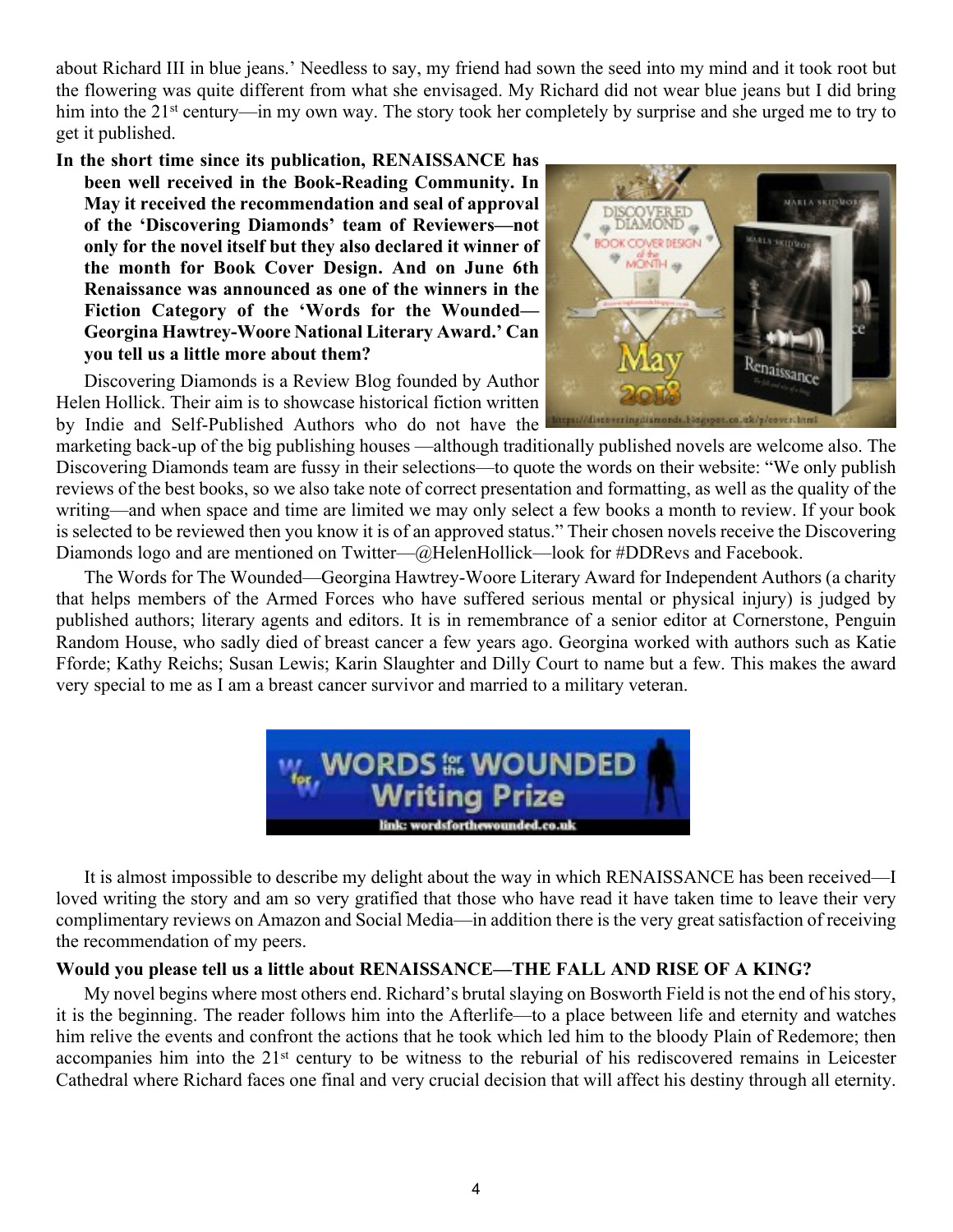# **The setting of your novel is very unusual, where did the concept of locating Richard in Purgatory after the battle, come from?**

Richard was a medieval man. Medieval Society very firmly believed in a physical Heaven and Hell. Its location was believed to be somewhere in the Southern Hemisphere, surrounded by high mountains and vast deserts. Purgatory and The Garden of Eden would have been very real places to him. As I wanted my readers to step into his world and his mindset, for me it seemed the logical place for him to be after his death on Bosworth Field. The concept of a soul in Purgatory is not a new one—Dante Ailghieri's epic poem, THE DIVINE COMEDY, which he wrote in the 14<sup>th</sup> century, tells of his own soul's journey through Hell guided by the ancient Roman poet Virgil. The second part of his poem PURGATORIO gave me the idea for the book's setting. Dante with Virgil as his guide, climbs up the seven levels of suffering and spiritual growth that make up Mount Purgatory, until he finally reaches the earthly paradise of Eden. Allegorically PURGATORIA symbolises the penitent Christian and Eden represents the attainment of the state of innocence that existed before Adam and Eve fell from Grace—which Dante's journey represents. In my story Richard achieves Eden but is unwilling to take the final step to Heaven; his mentor Father Gilbert makes him re-examine the reasons for this reluctance.

#### **Your book takes the reader deep into Richard's psyche—what made you decide to tell his story in this way?**

I wanted the reader to hear Richard's voice; to watch him being honest with himself; to listen to his innermost thoughts; share his pain as he examines his conscience and considers his actions. I wanted the reader to see the king pared back to the man himself and for the contemporary reader to be able to identify with him as a 'warts and all' human being. I also wanted to do my own little part in trying to redress the balance—the victor always writes history—for too long the strident voices of Tudor enthusiasts and traditional historians have coloured the image of Richard the deepest black.

# **The other main protagonist in your novel is the fictional character of Father Gilbert—where did he come from?**

I intended Father Gilbert to make only a brief appearance in the novel—he was to act as Richard's celestial guide into Purgatory and then disappear. He wouldn't allow this to happen, he kept reappearing in my mind—insisting that he should stay in the story to be Richard's mentor and friend—to make sure that Richard won out in the end. It was natural for me to make him a Franciscan monk—the Order was sympathetic to the Yorkists. I believe that one of Richard's personal chaplains came from the Franciscan Order. Thinking further about him—I perhaps subconsciously modelled him on Dante's poet guide in PURGATORIA.

# **Was it hard to have a fictional character interact with an historical character?**

When writing about actual historical characters one has to be careful as their lives and the events that they took part in are already all mapped out but I found it relatively easy to weave Father Gilbert into the story—as he took no part in Richard's past life—he was an observer and a vehicle with which I could take readers into Richard's mind…and of course he was his guardian angel who was intent on making sure that Richard received natural justice.

# **Why did you have Edward IV's sons murdered in your book and have Richard shouldering the blame for their deaths?**

I've always felt that the Duke of Buckingham killed the boys— either to curry greater favour with Richard or as the tool of John Morton, Bishop of Ely and Margaret Beaufort. I got the idea from a well-known story about Henry II and Thomas Becket, Archbishop of Canterbury. In a fit of rage against Becket, Henry shouted 'Will no one rid me of this turbulent priest.' On hearing these carelessly spoken words, four of his knights took it upon themselves to murder Becket in Canterbury Cathedral. When I remembered it, I thought—*'what if Richard were to carelessly express regret for the existence of the boys and Buckingham overheard him?'* This, and the existence of two mysterious unidentified children's stone coffins, located in a small adjoining chamber in Edward IV's tomb in St George's Chapel, Windsor—gave me my raison d'etre.

# **Did you find any part of the story difficult to write?**

The battle scene which takes place towards the end of chapter one was hard to write—I was determined to give Richard a small taste of victory and had to get him past Henry Tudor's bodyguard of Pikemen. Having been told by a very knowledgeable Ricardian historian that this was impossible, I had to make it both possible and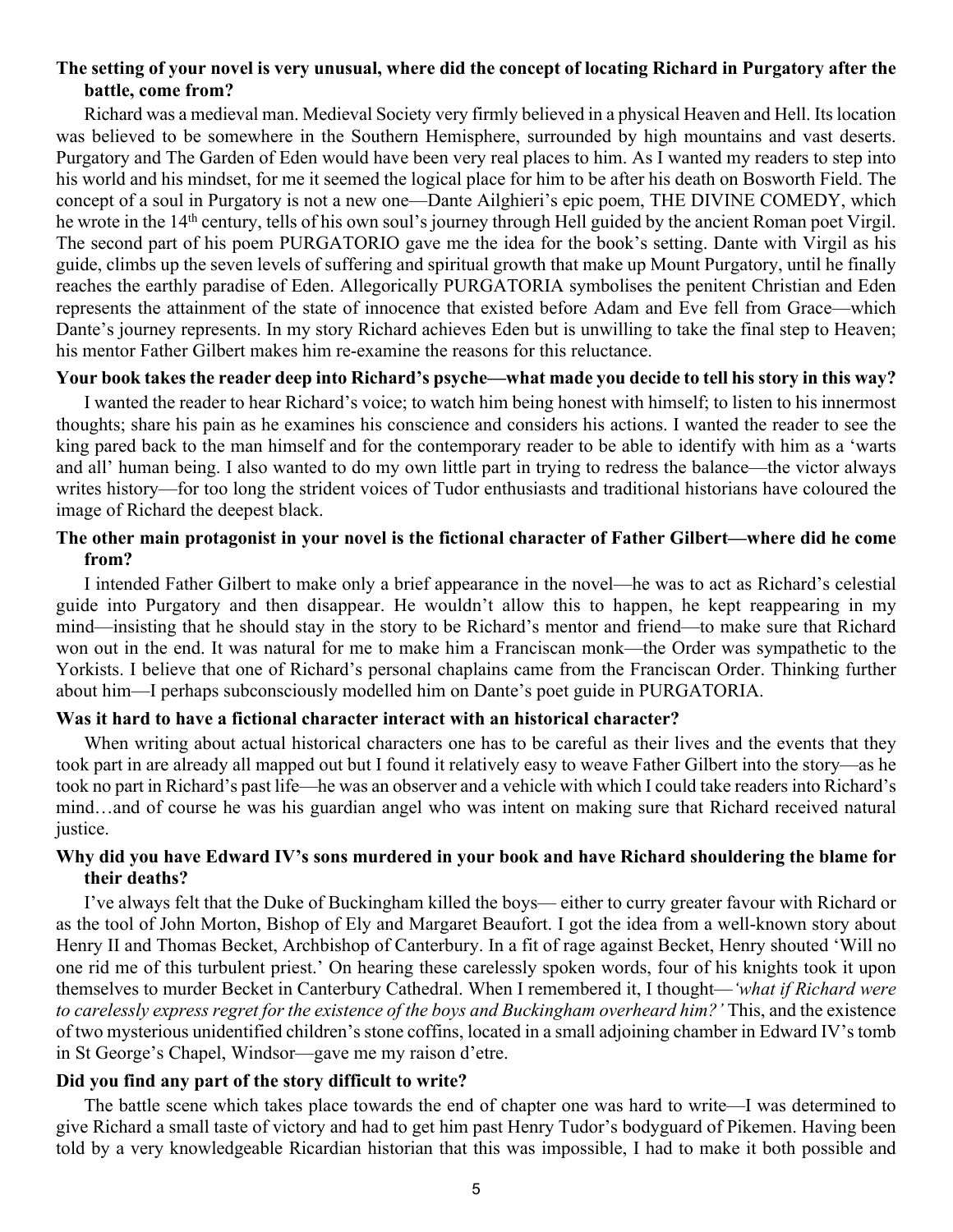plausible—my husband's (a military veteran) practical knowledge about battle readiness helped me to overcome that problem. The other scene that I found difficult to write is at the beginning of Chapter two—where Richard relives his own death—writing it really made my heart hurt.

#### **How do you research? What secondary resources did you use?**

I try to immerse myself in the lives of the characters I am going to write about. For this novel living in North Yorkshire, near to the places that have such a close association with Richard, it was relatively easy to spend many pleasurable afternoons in and around Middleham Castle imagining what Richard's life there was like. Walking the ramparts of York's city walls, I could see the mustering of his volunteer troops in front of Monk Bar after news of of Edward IV's death and the Woodville grab for power reached him and whilst enjoying a cup of tea and some scones in the Jervaulx Abbey Tearooms, I could see him at worship in the great abbey church. The secondary sources that I used were Paul Murray Kendall's 'Richard III,' his writing style made Richard the man very real to me. Anne Carson's 'Richard III The Maligned King;' Michael Jones' 'Bosworth the Psychology of a Battle;' John Ashdown-Hill's 'Wars of the Roses' and 'The Mythology of Richard III,' and of course The many scholarly articles to be found on The Richard III Society's Website were all invaluable to me. As was the input of fellow Ricardian and Medieval Historian, Cris Connor—who kept me firmly on the straight and narrow with regard to Richard's world and the Battle of Bosworth.

# **Given that he/she is dealing with actual events that have taken place and people who have lived, do you think a writer of historical fiction should stick strictly to the facts or is he/she justified in distorting history for dramatic licence?**

Historical fiction makes history accessible; brings characters to life therefore, I feel that a historical fiction writer's main responsibility is to respect history—be true to the events and the people about whom they have chosen to write. If they need to bend facts for dramatic licence—to suit their story, then they should be sure to acknowledge this in their Author's Notes.

#### **Is there any other character in Richard's world that you find interesting?**

I find Francis Viscount Lovell fascinating because he doesn't strike me as having been the warrior type—he was a ward of Edward IV but there is very little record of his time under his control—there is no record of his knightly training; he did not fight at Barnet or Tewkesbury—although he did take part in the border skirmishes against Scotland. He seems to have been content to be a friend and advisor to Richard—an administrator in the background a total contrast to the ambitious Duke of Buckingham. I've read somewhere that he had a fascination for books and spent a great deal of time in monastery libraries. After Bosworth he could easily have thrown in the towel; taken the oath of loyalty to Henry Tudor, as many of his contemporaries did, and then continued living a rich and easy life. Instead he chose to become of a hunted fugitive, doing his best to organise rebellion and drive the Tudor out of England back from whence he came. The extreme grief and outrage Lovell must have felt about the manner of Richard's death and the vile treatment of his corpse—especially when he learned that his own stepfather William Stanley had betrayed his friend, transformed this man of peace into an avenging angel who was quite a thorn in Henry Tudor's side. It's sad that he didn't succeed but he had no experience as a military commander and no knowledge of battle strategy.

#### **What's next for you as an author?**

Well...I'm in somewhat of a quandary. I put aside a romantic murder mystery set during the Napoleonic Wars to write 'RENAISSANCE.' I had six chapters already written and the rest of the novel meticulously plotted out. I promised myself that I would return to it as soon as Richard's story was told but now ideas for a sequel are running around my head—about Francis Lovell. I am also involved in a project with my writing group 'Skell Scriveners' in putting together a poetry and prose anthology on different themes—our deadline for publication is the end of 2018. So here I am with a published novel, one partially written, another in the planning stage and a commitment to a further writing project—which do I tackle first? Is it possible to tackle them simultaneously? And then there also the promotion and marketing of 'RENAISSANCE' which is a pretty steep learning curve for me.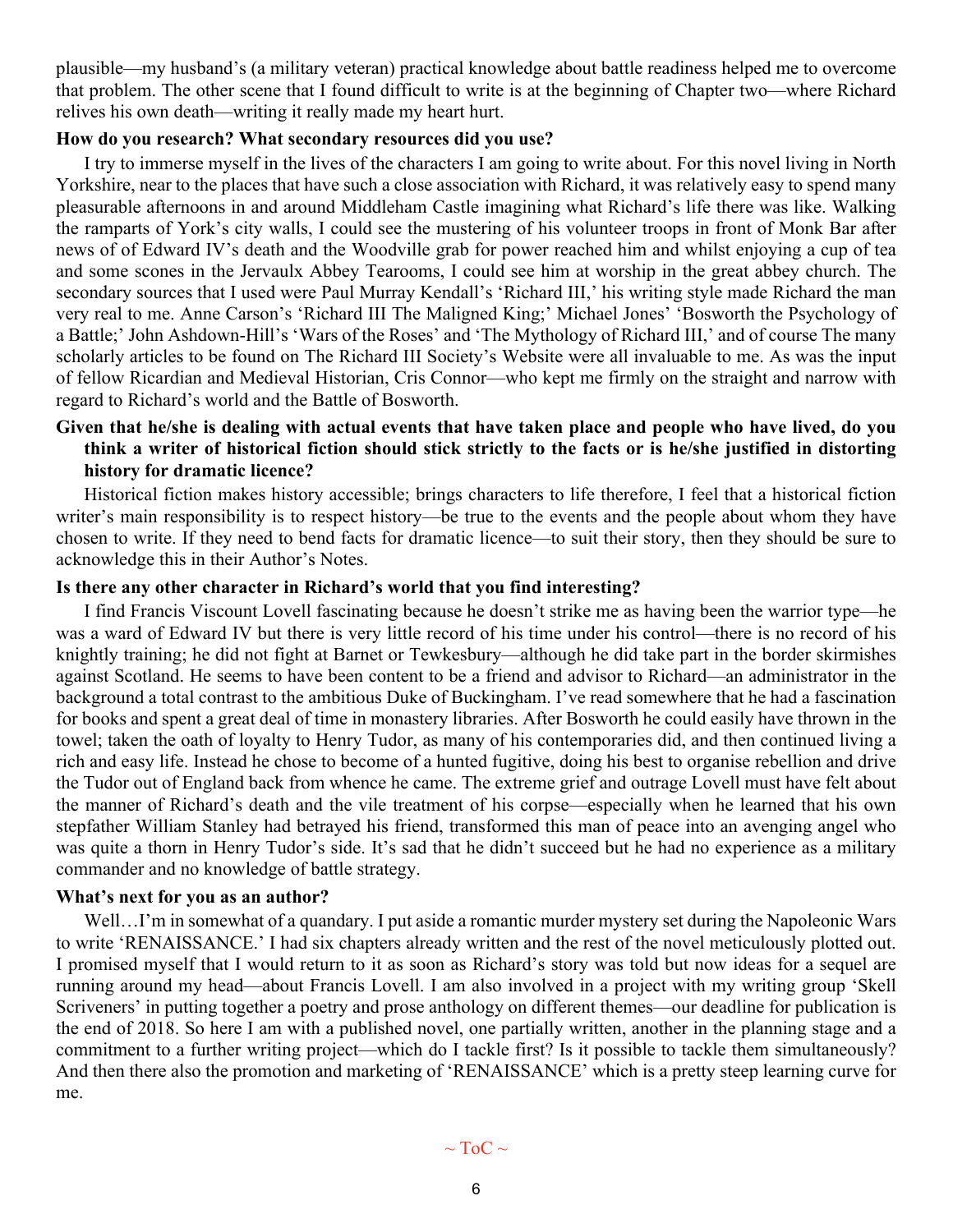# The Other Woman

#### An excerpt from KING'S GAMES, The Commentaries

Nance Crawford

<span id="page-6-0"></span>I can remember one of my seventh-grade teachers, a sweet maiden lady, calling one of the boys to the front of the class to help with a demonstration. When he reached her, she went to the door to the hall, pulled it open, and stepped back. Waving him ahead, she said, "I'll go first."

He immediately walked out, leaving her holding the door.

I cannot remember if we were stunned or giggled. Probably both.

She called him back into the room, reassuring him that what he had done was quite natural, he had just proved her point: that gestures—actions—inevitably speak louder than words.

Like Elizabeth Woodville after her, the widowed Eleanor Talbot Butler insisted on an exchange of vows before tumbling into bed with the new, nineteen-year-old king of England. She probably insisted on the presence of a clergyman as witness. A member of the nobility well-versed in the rules, and devotedly religious, it can be deduced from her ensuing actions that, to her, the consequence of Mortal Sin was not a theoretical concept, it was a constant, viable danger.

In a day when the Sacrament was parceled out judiciously, when men would give their lives to protect the Blessed Elements from defilement, when holy women were reputed to survive by ingesting only the Bread and Wine of Communion, when Death stood one step within reach of knocking on anyone's door at any moment, the prospect of dying in a state of sin was a thought beyond terror. Abruptly passing from this world, to stand naked, unshriven and unblessed, at the feet of the enthroned Lord of Hosts, then thrown down into Eternal Fire, was a very real threat for the believer.

She was six years older than Edward, having been bartered into a ten-year marriage to a man twice her age who had left her with no living children. She suddenly found herself the focus of attention of her new king, a tall and handsome young man of charm and sophistication.

The circumstances of their first meeting are unknown, although it was undoubtedly through John Mowbray, her brother-in-law and heir of the Duke of Norfolk. The question of her remarriage had not yet become a concern and, for a while more, at least, she had some modest control of her own destiny.

After the Palm Sunday victory at Towton, Edward was on the threshold of becoming king. Even so, he wanted her.

She would have been a fool to say no. She was not a fool. She was mature enough to not permit herself to be duped. She could understand that, in the tumbling rapids of history which were sweeping the beautiful young man to his destiny, he did not have time to be concerned with much formality. He wanted her, now. He wanted her so badly that he was willing to pledge his devotion before a priest, declare himself married.

There was a priest in his entourage.

Canon Robert Stillington, Keeper of the Privy Seal, was, of necessity, never far from the king's call. Worldly and ambitious, Stillington agreed to witness their promises to each other and keep their romantic secret.

Edward, however, had quickly gone, off to London, to be crowned. Within the month, Robert Stillington was granted the enormous salary of £365 per year.

Eleanor moved from her father-in-law's home to East Hall, Kenninghall, Norfolk, where she would have privacy to entertain visitors. Owned by her sister, it was part of the jointure Elizabeth had received at the time of her marriage.

In November, Eleanor's sister, Elizabeth, became the Duchess of Norfolk. There was no sign of Edward's intention to honor his pledge to her sister.

It probably did not take Edward long to realize that he had seduced the wrong woman. Whatever the intimate details, he soon lost interest, although he apparently granted Eleanor property in Wiltshire early the following year. Not long after, Eleanor endowed a fellowship at Corpus Christi College, Cambridge. If she was gentle and unassuming, she was also religious.

At the end of May, 1462, Eleanor began an association with the Carmelite priory in Norwich.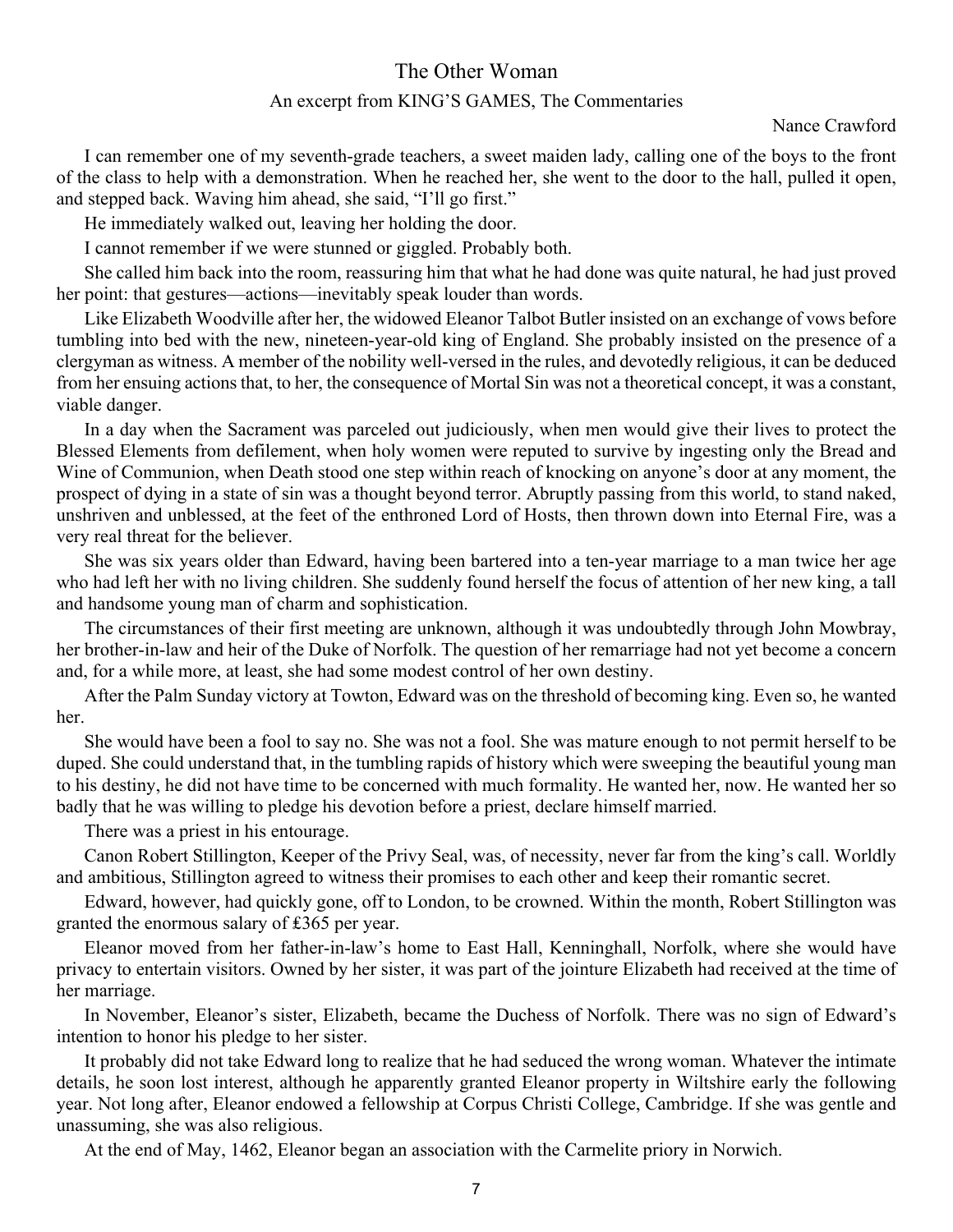Edward was not a complete cad. He granted Eleanor's father-in-law, Lord Sudeley, the right to hunt Woodstock Park for four bucks in the summer and six does in the winter.

Within three months thereafter, it must have been over. The grant to Lord Sudeley was revoked.

In March of 1463, Eleanor became a Carmelite tertiary.

The following May Day, Edward secretly married Elizabeth Woodville Grey.

In anticipation of his being appointed to the newly vacant bishopric, on January 20, 1465, Edward granted Robert Stillington the temporalities (revenue) of the see of Bath and Wells. It took another year, but Stillington was finally confirmed by Rome and consecrated Bishop.

On June 20, 1467, Robert Stillington was appointed Chancellor. A trusted counselor, indeed.

Just under a year later, on June 4<sup>th</sup>, Eleanor Talbot Butler granted her personal property to her sister, the Duchess of Norfolk. Sixteen days later, she was dead at thirty-two. She was buried in the choir of the Carmelite Priory Church in Norwich.

Even with only the bare outline of the story, it is possible to see that, for Eleanor, the outcome was inevitable.

For all her position in society, Eleanor was unsophisticated. Sheltered in her father-in-law's home by her marriage at age thirteen, it is entirely possible that she never left the immediate area, that the gossip she heard, the romances she may have read, did not prepare her for the sophisticated, worldly choices which were to victimize her.

When she realized she had, indeed, been duped, that, in the eyes of God and the Church, she was married to a young man who not only wanted nothing to do with her, but had the power to quietly cast her aside without qualm, her despair must have been overwhelming.

She had locked herself into a marriage that whispered away like mist from between her fingers. The boy she had trusted and loved was doomed to Hell for his lies and defiance of God's Law. He did not consider himself married. He had broken faith, and, because of his position, he could deny it all, could laugh at the adventure, would get away with it.

To apply to Rome for an annulment would be an outright lie. She was married. She had walked blindly into the sin of arrogance, of pride, and her only escape was sincere penance for her foolishness. Her sister and her brother-in-law would have known of the affair, for there is no evidence that she was ever pressured, as Butler's widow, to remarry, the standard expectation at the time.

She could not escape into the cloister, for although there were many Carmelite monasteries in England, there were then no establishments for women. The Second Order of Carmelites had been established on the Continent less than fifteen years earlier, but the movement had not yet crossed the channel. In any event, as a woman with a living husband, she did not qualify to enter the novitiate.

The Third Order of Carmelites would not officially exist, with their own Rule, until created by Papal Bull thirteen years later.

The only choice she saw open to her was to live the life of a lay religious, a tertiary, a member of a Third Order. In the world but not of it, she would follow the Rule of the order as closely as possible in her daily life.

She cloistered herself in the house owned by her sister and was dead four years later.

From personal experience I know, beyond doubt, that it is possible to die of guilt, of a broken heart.

 $\sim$  ToC  $\sim$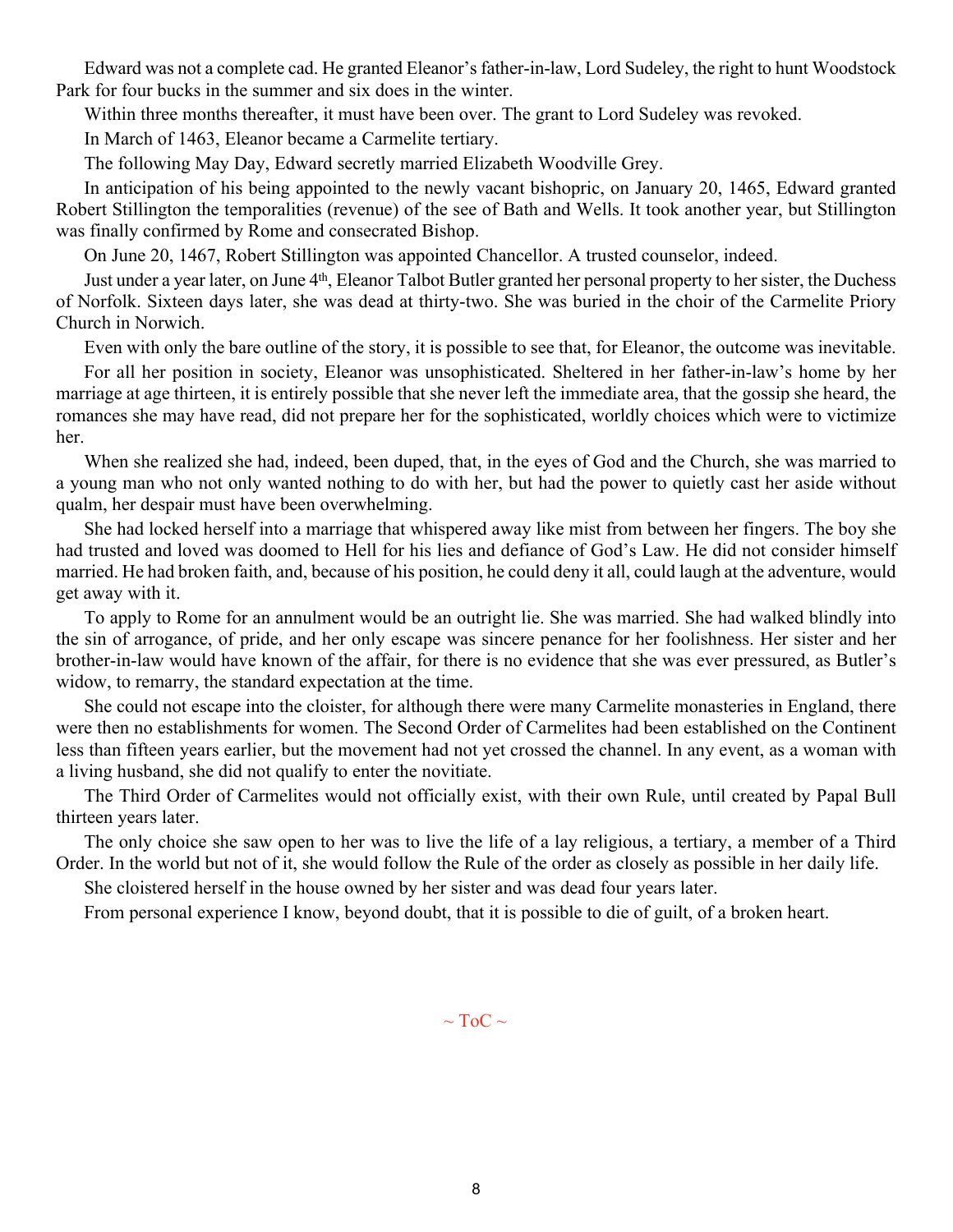# Schallek Awards

```
Compton Reeves
```
<span id="page-8-0"></span>The Schallek Awards program memorializes Dr. William B. Schallek, whose vision and generosity established the original scholarship fund, and his wife, Maryloo Spooner Schallek.

The Medieval Academy administers the award.

The Medieval Academy, in collaboration with the Richard III Society-American Branch, offers a full-year fellowship and five graduate student awards in memory of William B. and Maryloo Spooner Schallek. The fellowship and awards are supported by a generous gift to the Richard III Society from William B. and Maryloo Spooner Schallek.

The Schallek Fellowship provides a one-year grant of \$30,000 to support Ph.D. dissertation research in any relevant discipline dealing with late-medieval Britain (ca. 1350-1500). The annual application deadline is 15 October.

The Schallek awards support graduate students conducting doctoral research in any relevant discipline dealing with late-medieval Britain (ca. 1350-1500). The \$2,000 awards help defray research expenses such as the cost of travel to research collections and the cost of photographs, photocopies, microfilms, and other research materials. The cost of books or equipment (e.g., computers) is not included. The annual application deadline is 15 February.

Applicants to both Schallek programs must be members of the Medieval Academy. Graduate students who are members of the Medieval Academy and who seek support to research and write Ph.D. dissertations on topics related to medieval Britain before 1350 or on any other medieval topic should apply to the Medieval Academy Dissertation Grant program.

2018 Schallek Award-winners

Michelle Brooks (University of Massachusetts, Amherst), "Poeticizing the Universe: Scientific Discourse and Literary Absence in Chaucer's 'A Treatise on the Astrolabe.'"

Gina Marie Hurley (Yale University), "Schryue yow openlye: Confession and Community in Middle English Literature."

Michaela Jacques (Harvard University), "The Reception and Transmission of the Medieval Welsh Bardic Grammars, 1330-1578."

Anna Kelner (Harvard University), "Remedies against Temptations: Vision, Ethics and Gender in Later Medieval England."

Charlotte Clare Whatley (University of Wisconsin, Madison), "No Time Runs Against the King: The Function of Fictions in the Late-Medieval English Common Law."

 $\sim$  ToC  $\sim$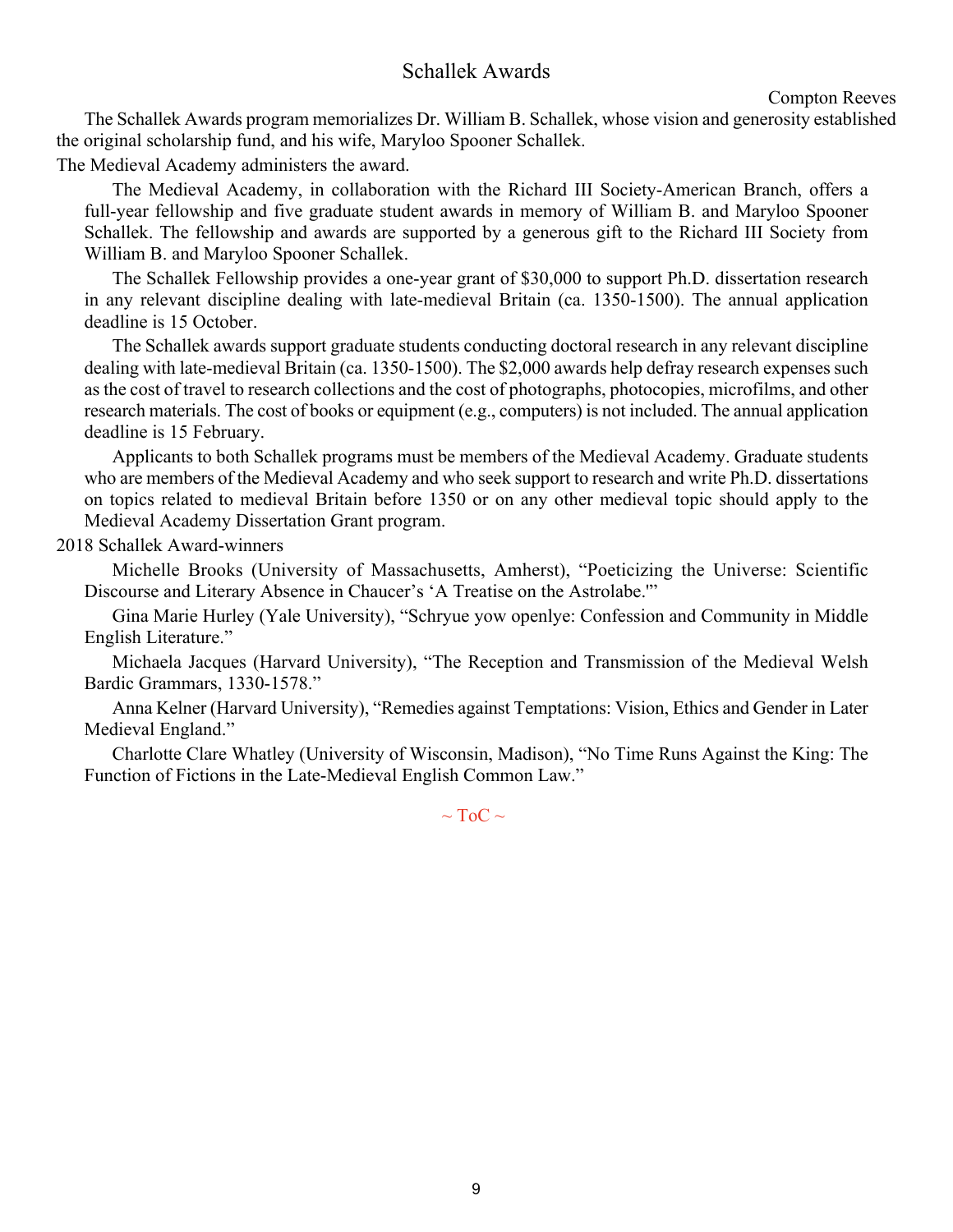# Ricardian Reading

<span id="page-9-0"></span>*There's a skeleton in every closet.—Common saying.*

LOST BODIES: A CHRONICLE OF DEATHS, DISAPPEARANCES, AND DISCOVERIES**—**Jenni Davis, IMS Books, NY, 2017

This is a coffee table book, with more concentration on illustration than text, but quite useful for all that. It is divided into three sections: 'Well and Truly Lost:' those bodies that have been misplaced for so long, centuries or millennia, that it is unlikely they will ever be found: Alexander the Great, Harold II, Genghis Khan. Even in this section, there are some exceptions: Did Davy Crockett's body really go missing? He has a gravestone in the San Francisco Cathedral in San Antonio, but are his charred remains in there really Davy's?

The next section is "Lost and Found." Richard is not the only ruler whose skeleton has come to light. Oliver Cromwell and Henri IV of France have also been found—or at least parts of them. And of course, there are the Romanovs, and Eva Peron.

Finally, there is 'Lost for Good' persons who simply disappeared, and are unlikely to be found because they have no known burial places. These include the Princes in the Tower, Louis Le Prince, who was not a prince, but who may have invented the motion picture camera, Roald Amundsen, Amelia Earhart. This is not to say the mysteries surrounding these long-missing persons will never be solved. Lord Lucan might even still be alive. After all, he would be only 84.

All very interesting, Wanda good thing, if it gets people interested in the mystery, and in history. Recommended as a good gift-book selection, if you have to give it to yourself.

#### *Blood cannot be obtained from a stone*—Charles Dickens

BLOOD ROYAL: The Wars of the Roses 1462-1485)—Hugh Bicheno, Pegasus Books, NY, 2017

Bicheno provides about a page of 'primary sources' found online, which seem a lazy man's way of doing research, and approximately four pages of 'secondary sources' in a bibliography. At times, a source, such as Mancini, is referred to in the text, but the only footnotes amplify the text; they do not give a source for any of the author's statements. The only way of discovering where he gets his information for any statement is to read every word of every source. Few academics are going to do that, never mind the casual reader, for whom this book is designed.

There are some good points to the book. Bicheno does provide a lot of maps, family trees, charts of various sorts (e.g. a list of 'Protagonists and marriages,' running to 14 pages). Chronologically, the book omits the earlier battles of the Wars of the Roses, as these are covered in his earlier book BATTLE ROYAL.

He announces his theory early on. "Was the Yorkist cause dishonorable? Well—yes." Bicheno describes how Richard II had arbitrarily taken Henry Bolingbroke's inheritance from him, and how Henry (who ruled as Henry IV) took the throne from Richard. Henry VI, whose ''…only offense (other than chronic weakness) was a cautious refusal to hand over the administration of his kingdom to a haughty cousin with as good or better right by blood to the throne." But the Lancastrians are the good guys, and Yorkists are the baddies. No room for moral equivalencies here. Hugh Bicheno has picked a side and will stick with it.

Sometimes this leads him to make statements that are factually untrue. For example, on Pg. 64: "George was two years older than Richard." Actually, it was just about three weeks short of three years. But what's a year or two between friends. Pg. 297: "The most regime-threatening part of the conspiracy (Buckingham's) was among the Yeoman of the Crown…" who were not organized, or not known as such until Henry VII's reign.

"The discovery of Richard III's bones has only underlined the durable fascination of a period that culminated in one king buried with full honours in the magnificent chapel he built at Windsor, and his successor brother's naked body cast into an unmarked grave…28 months later." But Richard's grave was not unmarked at the time, and the author should know this.

It is not Bicheno's minor inaccuracies that are troubling, as much as his major errors of argumentation and logic. For instance: "The issue of blood became crucial after York was killed in battle. There was good reason to believe that Edward, his heir, was not his son…parents of slight builds and average height does not engender burly sons 7-8 inches taller than they." This betrays only a superficial knowledge of genetics. "Richard conspicuously slighted Edward in favour of his second son, Edmund." No source is given for this statement, and Edward remained the heir.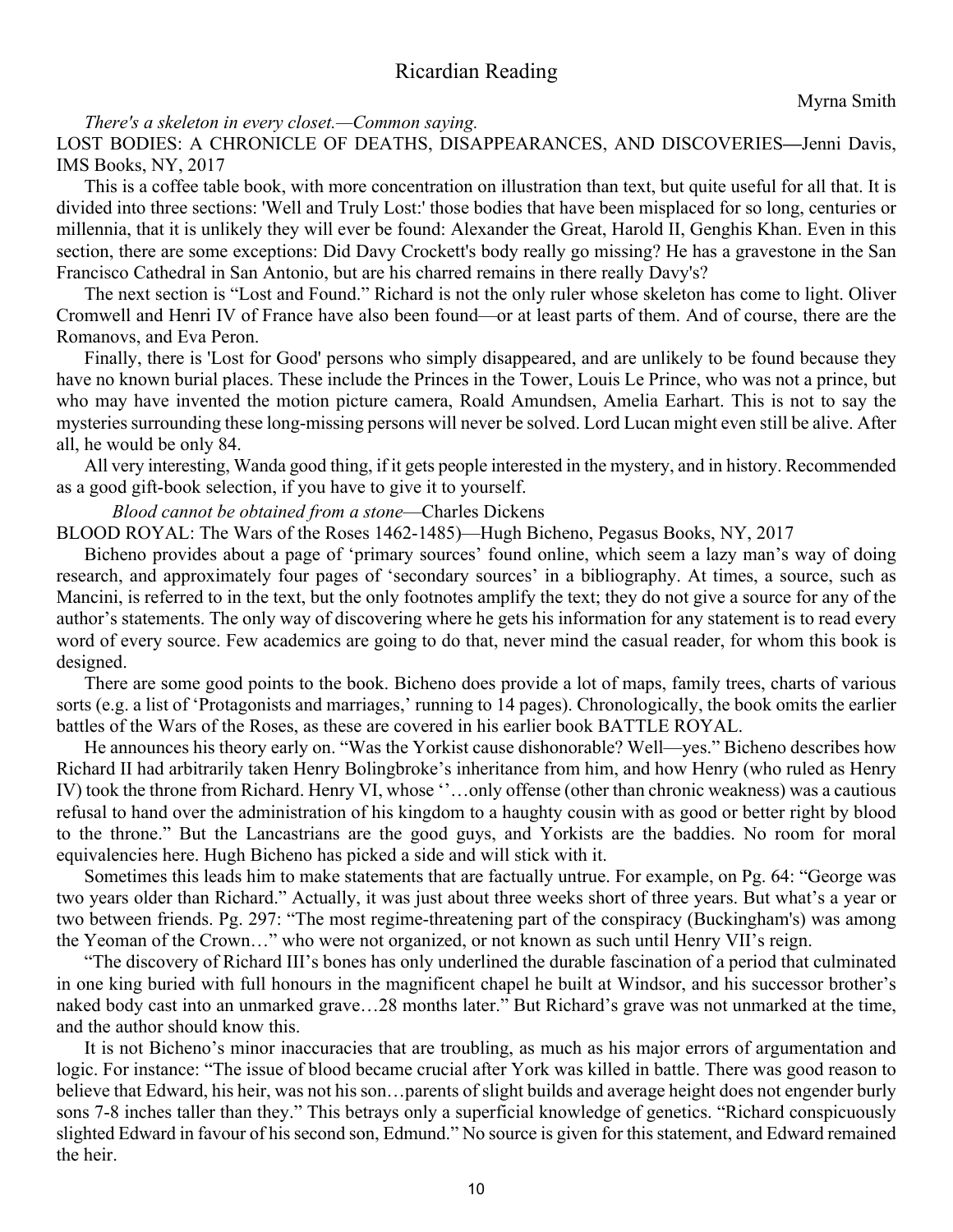The author gives much valuable insight into politics on the continent, as they affected events in England and elsewhere. But his sense of omniscience leads him into drawing conclusions about the motives of his subjects, both political and personal, that may not be warranted.

Bicheno consistently refers to the Duke of Brittany as Frañcez (with a tilde over the n). This may be the way it was written in Breton, if you assume that that language, rather than French, was spoken at the ducal court. It just seems odd, since there is no contemporary Francis or Francois that he could be confused with. Who is going to think he and Francis Lovell were the same person?

"It is not difficult to deduce what tipped George into outright malignancy. ….at some point, the enraged Duchess Cecily must have told him that Edward was not his father's son, and that he should properly sit in his place." This is not reasoning backwards. This is what I think happened, so it must have happened. OK if one is writing a novel, but Mr. Bicheno is presumably not.

"The idea that Rivers, his brothers and his nephews worked to a plan concocted by Elizabeth to increase their power and influence is manifest nonsense. To the contrary…Rivers spurned opportunities to make himself a magnate." Occasions when he did not spurn them are dismissed as exceptional.

"One of the most persistent myths about the Woodville ascendancy is the supposedly scandalous nature of the marriage…between the elder of the two dowager duchesses of Norfolk, 65-year-old Katherine Neville, and the queen's 19-year-old brother John. This is based on a misunderstanding of women's property rights. What actually took place was that Katherine—who had another scandalous liaison between her marriages…bought herself a young husband, and with him influence at court." Oh, that makes everything all right. Move along, folks, no scandal to see here. Poor Johnny, victimized by a Medieval cougar! Besides, hasn't the author just informed us that the Woodvilles exercised no particular influence at court?

"If Duchess Cecily, in her fury at losing her precedence at court to a woman she could not dominate did indeed tell [George] at this time that Edward was the product of her adultery, it would explain a great deal of what ensued." This is called begging the question.

A little bit of psychoanalysis: "…Edward's lifelong philandering may be seen as an obsessive fixation on an unattainable partner by someone emotionally crippled from childhood. Pursuing the thread, another manifestation of the same psychological deprivation would have been a subconscious attempt to build himself an alternative family—which incurred the potentially murderous hostility of his biological mother and half-brothers." This, of course, carries the question-begging a little further.

Pg. 150: "Sociological studies of the posturing hyper-masculinity known as machismo occur in the paradoxical role of mothers in perpetuating it as a form of revenge on philandering fathers. They teach their sons that all women —apart from the sainted mother—are bitches on heat and all men treacherous dogs. Throw in the high testosterone levels commonly found in homosexual men, add almost unlimited wealth and power, and you get Charles 'the Bold." Where are these studies? And isn't this supposed to be about the English Wars of the Roses, not continental history?

Pg. 201: "When [Henry VI's] bones were examined in 1910 the skull was found to be shattered, with residual scalp and dried blood suggestive of a heavy blow to the back of the head. Edward probably ordered it done as mercifully as possible, and somebody hit him with a club as he knelt, head bowed in prayer." All invented details.

Pg. 242: "Gloucester was 8 years old when Richard of York was killed and would have remembered him as a distant, god-like figure…the contrast between how he believed a son of York should behave and what he observed in Edward was stark. He did not keep away from court because of the Woodvilles, far less favoured and powerful than he, but for fear his mask would slip." Again, attributing motives Richard may not have had, and certainly not at the age of eight. This doesn't even pass the smell test for fiction.

Pg. 272: The siren song of 'After which therefore because of which' must be resisted during the last months of Edward's reign." Yet this is a principle which he will often violate.

Pp. 273-4: "Thomas More knew Jane (Shore) in her old age…Jane told More that the king spoke of only three long-term lovers…" That More could have and probably did see Jane in her later years does not mean that he had any conversation with her. He never credits the information about the king's three mistresses to her, though Bicheno does. Even if he did get the information from her, More was perfectly capable of inventing conversations which he could not possibly have overheard.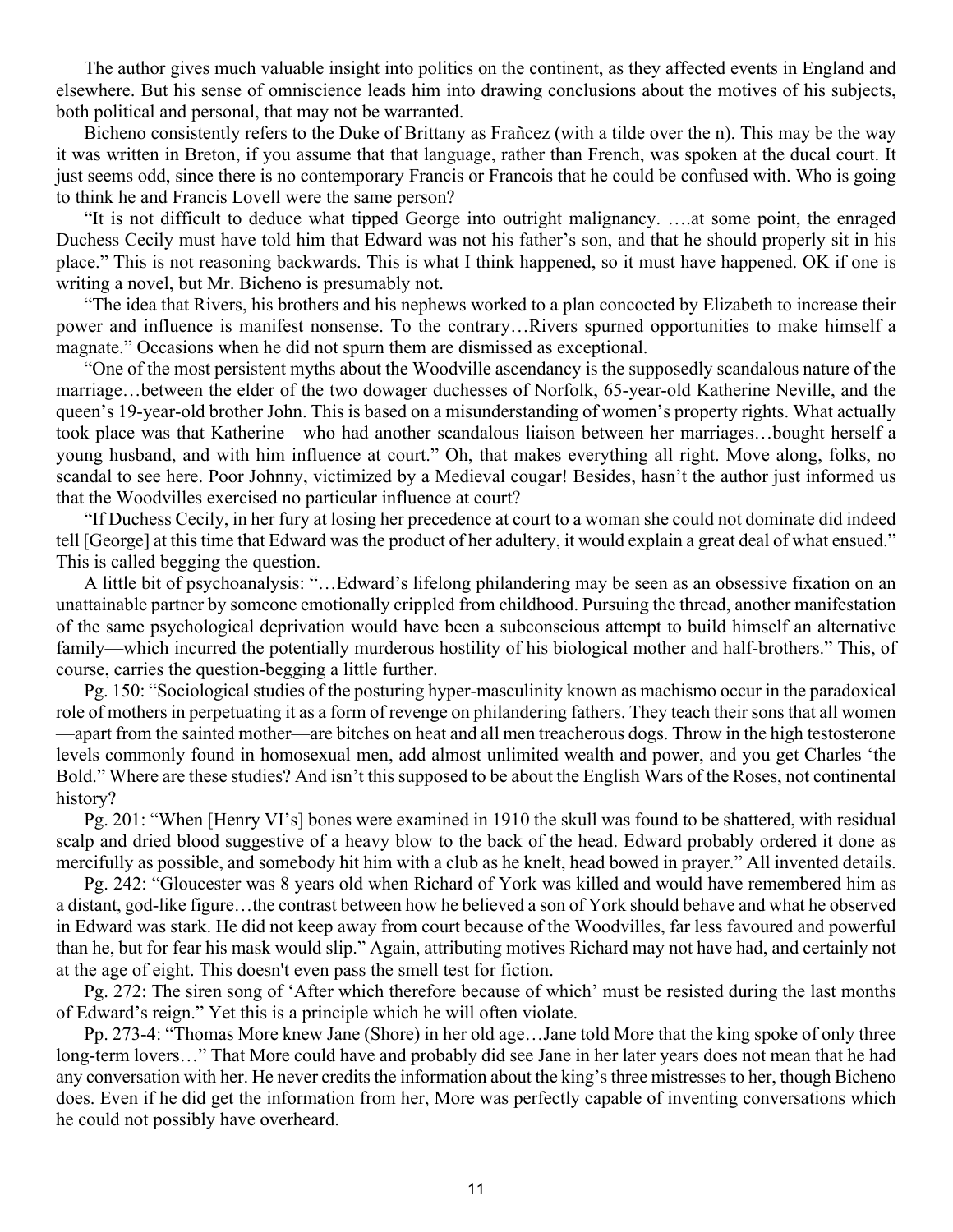Pg. 279: "Cecily…had waited nearly twenty years for revenge on Elizabeth, and threw discretion to the wind when Gloucester summoned the late king's executors to Baynards castle…The truth was that Cecily told the gathering that Edward had been conceived in adultery, and Bourchier and the others were convinced it must be true…." No proof that she told them anything at all. Besides, Edward was definitely her son, even if he wasn't her husband's. Why should she hate him and wish to disgrace him, and herself?

Pg. 285 footnote: "A Freudian would argue that R's vindictiveness was displacement activity for his ambivalent feelings about his mother." In other words, I wouldn't say this about this awful person, but some people will.

Pg. 289: "Even if Stillington's statement had been true the princes in the Tower were born after Eleanor died…so they were free of the taint of bigamy." But Edward's marriage to Elizabeth was bigamous in its origin, and did not become automatically legal when Eleanor died.

Pg. 290: Why did Duchess Cecily not attend Richard and Anne's coronation? "Perhaps she was ashamed to show her face after being publicly branded an adulteress, but possibly it had dawned on her, much too late, that she had put her grandsons in mortal peril. The ostentatious piety of her later life suggests belated repentance for the great evil she had wrought, and when she died her will mentioned her husband and Edward IV, but not her youngest son." But her 'ostentatious piety' had begun years before. And the much-vaunted piety of Margaret Beaufort is simply piety

Pg. 302: "Psychopaths are polarizing individual, mesmerizing to weak personalities but repulsive to those who can see them as they are. Richard commanded a loyalty from his northern retainers that went far beyond hope of gain…the personalities of his northern followers were per-shaped by submission to the will of the no less psychopathic Kingmaker. Nor should we overlook the fact that Richard was physically unimpressive." Richard was ugly, Warwick was ugly, (a conclusion based on a stylized representation of him on his father's tomb) therefore they were both psychopathic. And on top of that, the author manages to tar an entire geographic area with the same brush.

Pg. 312: "One of the strongest modern Ricardian arguments against the guilt of their hero is that Henry Tudor never specifically accused Richard of having murdered his nephews…suspicion and rumour were already doing all the damage that could be hoped for, and an open accusation risked the possibility that Richard might produce the princes like a rabbit out of a hat." But if there was the remotest possibility that he could have produced them, this argument fails.

Pg. 305: Any 'progressive' or good legislation instigated by Richard is considered 'cosmetic. "or 'playing to the gallery." Even facts that do not show Richard in a good light, or in any light at all, are treated cavalierly. Pg328: "Uncle Jasper was left in Wales, perhaps to act as governor but probably because he was unwilling to take orders from younger and abler men." While there is no evidence that Jasper was at Bosworth, there is no evidence that he was anywhere else, much less of the reason.

Pg. 330: There is a chart of men named in the ballad of Bosworth Field and other credible sources. What these credible sources are we are not told.

Pg. 351: "History is the mistress of life, and I have tried to make love to her as she deserves." This is the last line of the book, and I wouldn't dare to add to it, or even comment on it!

*Never speak ill of the dead—*English version of a Latin proverb SIX OF ONE: A TUDOR RIFF**—**JoAnn Spears, Kindle Edition, 2011

Our heroine, Dolly, has decided to become the 7<sup>th</sup> bride of a much-married multi-millionaire, Henry, who in his youth was with a band called Good Company. (Chapter Heading: Six chicks had already been nixed in the mix.) At her wedding shower, attended by her assorted female relatives—and his—she passes out. "I could just imagine the headlines: 'Bride Chokes to Death on Cocktail Olive.' I would never live that down." While unconscious, she is transferred to another plane, where she meets a number of Tudor/Plantagenet ladies, who seem to have odd parallels in the 21<sup>st</sup> century. (Chapter heading: The Sweet Smell of Six Ex's.)

She is introduced to Margaret Beaufort and Elizabeth of York, and finds out what really happened to the princes, and is also privileged to meet Bess of Hardwick. "I wonder if anyone ever called Bess of Hardwick redoubtable to her face. I redoubted it."

Mostly, though, she engages in a symposium with Henry VIII's six wives, who reveal the true story of their marriages. Which wife was a lesbian? Which was a witch? Which a murderess? And which one was hot to trot?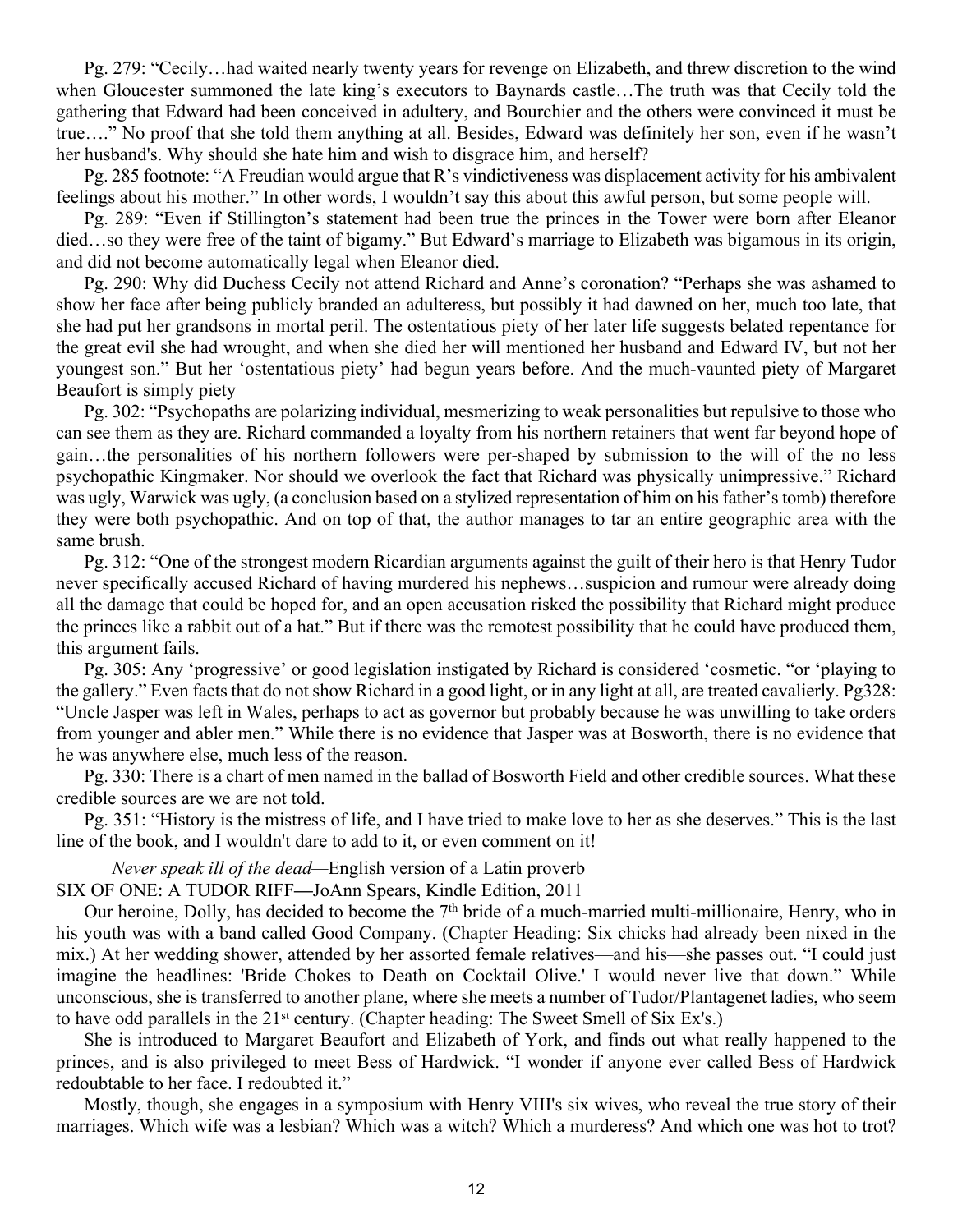Her conclusion: Henry was terribly misunderstood. No, she doesn't marry him. Dolly meets an old sweetheart, Wally Rolly, and becomes Dolly Rolly. Her ex-fiancé Henry joins a monastery.

# SEVEN WILL OUT: A RENAISSANCE REVEL—JoAnn Spears, Kindle edition, 2015

Dolly Rolly, due to receive academic recognition for her seminal work on Henry VIII, passes out again at the ceremony honoring her (chapter heading: Dear Me, Syncope), and comes to, as before, on an astral plane, where she meets a number of later Tudor ladies, including queens, and three—count them, three—Grey sisters, plus Arabella Stewart, who, in the opinion of her contemporaries, is 'a few stays short of a corset.' These ladies have opinions on everything, as does Dolly, and they quote freely from Gilbert & Sullivan, P.G. Wodehouse, and the Bard. Well, that would be easy, since they wrote the works commonly attributed to William Shakespeare. All three queens (including Jane Grey) were busy constructing plays, as were the other Grey sisters. Did Shakespeare write any of Shakespeare? Well, yes, the sonnets, and possibly Antony and Cleopatra.

Now prohibited by their non-corporeality from being playwrights, these ladies not run a sort of supra-natural advice bureau, consulted by the great and good, such as the Empress Josephine, Mary Todd Lincoln, Greta Garbo, Katherine Hepburn, and Lucille Ball.

Good, clean, punny fun. At the end, we learn the reason for Dolly's fainting spell. Yes, the Rolly marriage is about to be blessed by a bouncing baby Rolly.

*Every baby born in the world is a finer one than the last.*—Charles Dickens

ROYAL BABIES: A History 1066-2013—Amy Licence, Gloucester, UK, 2013

Ms. License gives us case histories of selected royal babies. In chronological order, they are

- Matilda, born 1102; grew up to become "Lady of the English" and mother of Henry II
- � William, born 1153, son of Henry II and Eleanor of Aquitaine; died in infancy.
- � Eleanor, born 1215, daughter of John and Isabella of Angeulome; grew up to marry Simon de Monfort.
- � Edward, born 1284, son of Edward I and Eleanor of Castile; grew up to be king Edward II.
- � Edward, born 1330, son of Edward III and Phillipa of Hainault; grew up to be the Black Prince, died at 46.
- Henry, born 1386, son of Henry IV and Mary de Bohun; grew up to be Henry V, died in his 30s.
- � Edward, born 1453, son of Henry VI and Margaret of Anjou; died at 17.
- Edward, born 1470, son of Edward IV and Elizabeth Woodville, died (?)
- � Arthur, born 1486, son of Henry VII and Elizabeth of York; died at 15.
- � Henry, born 1511, son of Henry VIII and Catherine of Aragon; died in infancy.
- � Elizabeth, born 1533, daughter of Henry VIII and Anne Bolyen; became Queen, died at 70.
- � Edward, born 1537, son of Henry VIII and Jane Seymour; became King Edward VI, died in his teens.
- James, born 1566, son of Mary Queen of Scots and Lord Darnley; became King
- � Henry, born 1594, son of James I and Anne of Denmark; died in his teens.
- � Henriette (Minnette), daughter of Charles I and Henrietta Maria; grew up to marry Philippe of Orleans, died at 26.
- James, born 1688, son of James, Duke of York, and Mary of Modena; grew up to be the "Old Pretender"
- � George, born 1788, son of the much-hated (by his parents) Frederick, Prince of Wales, and Agusta of Saxe-Gotha; grew up to be George III, died at 80.
- Amelia, born1783, last daughter of George III and Queen Charlotte; died of TB at 27.
- � George, born 1817, son of Princess Charlotte of England and Leopold of Sax-Coburg, grandson of George IV; stillborn.
- � Victoria, born 1840 (Princess Vicky), daughter of Queen Victoria and Prince Albert; grew up to marry and become the mother of Kaiser Wilhelm.
- � Edward, born 1894, and
- Albert, born 1895, sons of the Prince who would become George V, and Mary of Teck, great- grandsons of Queen Victoria. Grew; up to become Edward VIII and George VI, respectively.
- � Elizabeth, born feet first in 1926, daughter of George VI and Lady Elizabeth Bowen-Lyon; grew up to be Elizabeth II, at this writing 91 and counting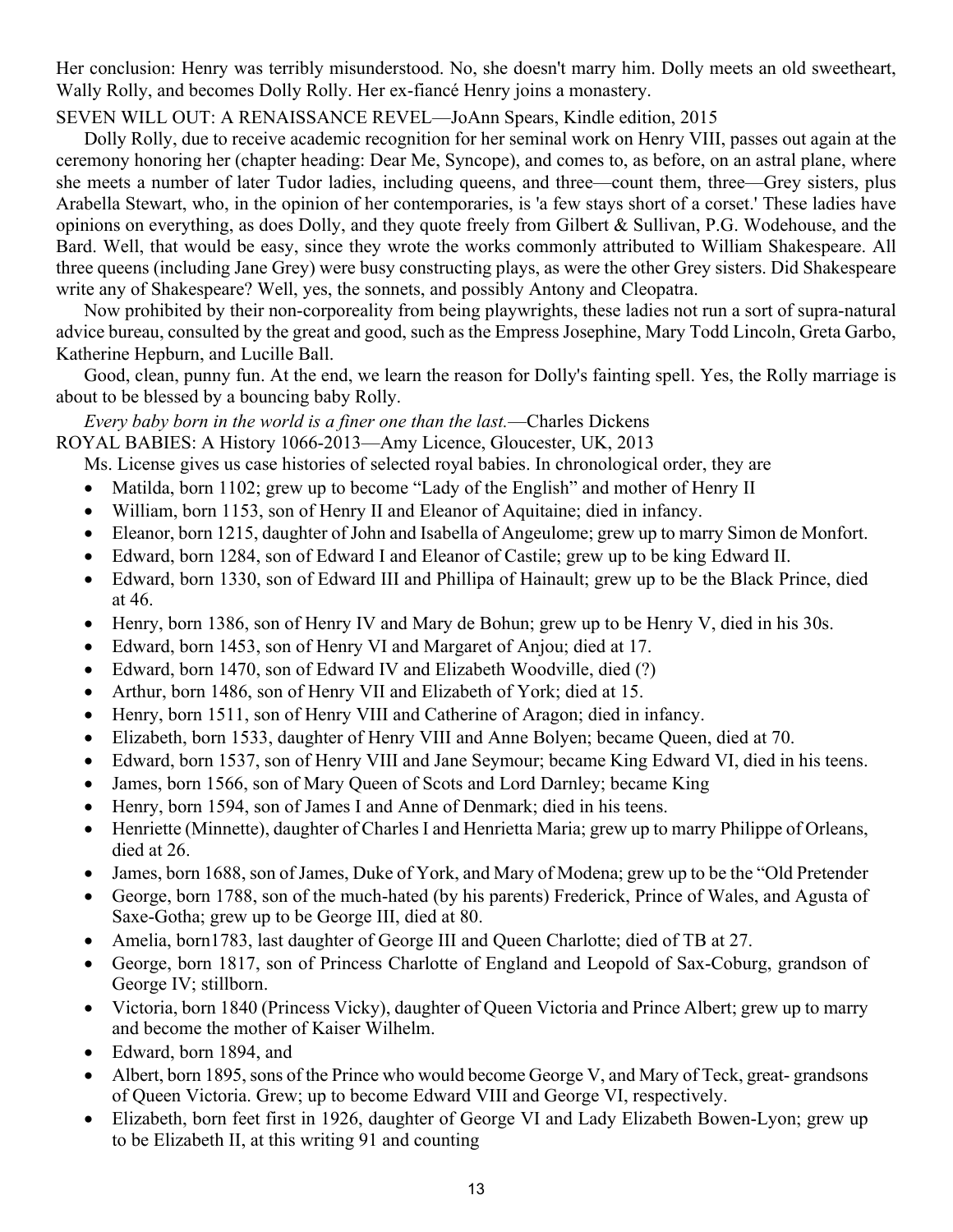(The book was published before the Duchess of Cambridge's children were born, so they are hypothetical in this context.)

What we can learn from this: Royal or commoner, try to arrange to be born no earlier than the 20<sup>th</sup> century of course, the royals of previous generations had the benefit of the best medical literature of their times, e.g. books of "leechcraft." Such a book of the 11<sup>th</sup> century advised expectant mothers 'not to eat salt or drink beer.' Hmmm, I was told that too. But they were also warned off sour foods, as well, not so much for their own health but for fear it might mark the child. It was widely believed that the pangs of childbirth could be transferred to another woman (but not to a man?) by witchcraft. If only...

Ms. Licence bypasses poor Queen Anne, who lost all of her many children, but the Stuarts in general were not great obstetric subjects. James II had eight children by Anne Hyde, of whom only two daughters survived (Mary II and Anne). By Mary of Modena, only one of ten survived—the so-called 'warming-pan baby.' (aka The Old Pretender).

Query: Why do Americans say someone 'gets pregnant,' as if it were a g great accomplishment, while the British say 'falls pregnant,' as if "oops, how did that happen?"

*Adults are really not wiser than children, they're just more cunning*—Anonymous SHAKESPEARE'S HENRY VII, David Collard

The premise of this play is that the "Henry VII" written by William Shakespeare and then somehow mislaid, like all those Sherlock Holmes stories that John H. Watson carelessly left lying around for generations. Mr. Collard argues that it may not have been simple carelessness. "To have revived questions about the legitimacy of the Tudor succession…would have been foolish. Yet he wrote *Julius Caesar*, a dangerous play if ever there was one…There are also *artistic* arguments. First there is the question of whether Henry provides sufficiently interesting material…Bosworth, the most glorious episode, had been covered in *Richard III*…Our principal was no Henry V and there was no Agincourt." In fact, Henry's life, though having natural turning points, doesn't have them in the right places for the dramatist's purpose. What is unique about the life of Henry Tudor is that he was an anomaly: the successful pretender. John Ford wrote that play. He called it *Perkin Warbeck*. Though Perkin was not successful as a pretender, he would have been, and was, a star turn as a play.

The author does his best by Henry, including most of the major events of his life and even inventing a few. For example, there is no evidence that Elizabeth of York requested him to marry again, or, for that matter, not to. But she could have. Henry is not caricatured. He has some admirable qualities and even a sense of humor, though it is what the Scots would call a pawky one. Example: Elizabeth, understandably skeptical about astrologers, still wants to know if she will live to see the coronation of her younger son. Henry interrupts acidly, "It's certain that I won't. "

Minor characters are more stereotyped. There is a Greek chorus led by Henry's fool, commenting on events, explaining how Morton's fork worked, etc. Henry's advisers are divided into the Good (Giles Daubney) and the Bad (Morton, Fox, Empson, Dudley, et al)

Mr. Collard speaks of opportunity cost. "The opportunity of writing one play was the loss of another. The opportunity cost of Henry VII might have been the loss of *Julius Caesar* or *As You Like It*, or *Hamlet*, or *Twelfth Night*, or…What more do we want? Blood? Well, perhaps."

*Train up a child in the way he should go, and when he is old, he will not depart from it.*—Proverbs 22:6

SECRET SON OF YORK**—**Maureen Fairbank, Kindle Edition

Sir Thomas Moyle is fascinated by his new employee, a bricklayer called "Old Dick." Obviously an educated man down on his luck, he is old enough to have a fund of stories about the late unpleasantness (The Wars of the Roses) as well as the reigns of the first Tudors. But he can be a little long-winded. Sir Thomas frequently interrupts him with "I know all that." Then Old Dick drops a bombshell. He is the son of Elizabeth of York and Richard III. The two have a conventional uncle-niece relationship until Elizabeth is about twelve years old, when she begins to become self-conscious. By the time she is 15 ½ she feels like a spinster who will never be married, and is becoming very frustrated, especially as she is well aware of her beauty.

Richard convinces himself that their relationship is perfectly all right, since Edward IV was only his half-brother, and therefore Elizabeth is only his half-niece. The story is loosely based on the so-laced Buck letter, the Croyland Chronicle, and 'legend.' The story is narrated by Old Dick (Richard Plantagenet of Eastwell) and by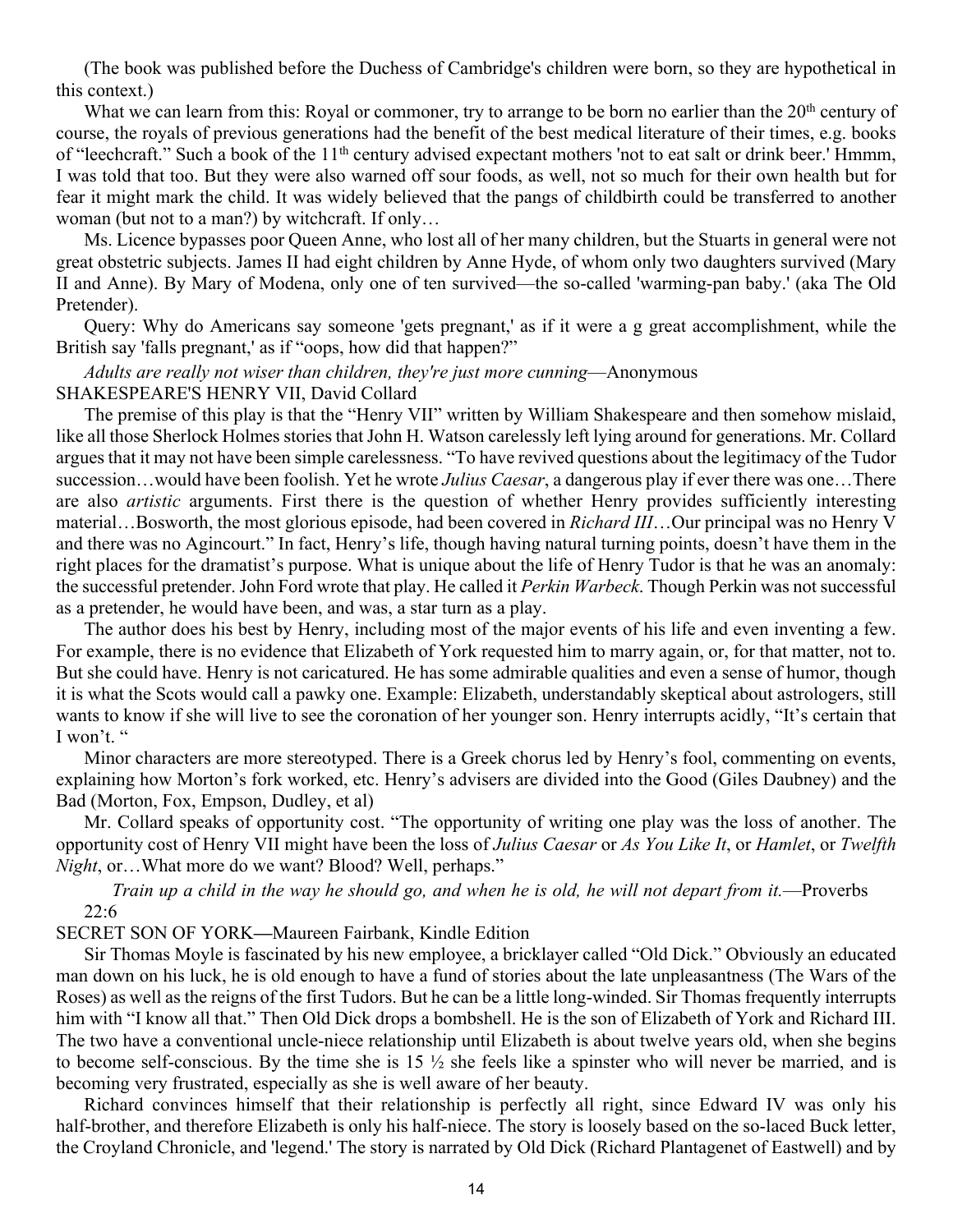Elizabeth herself. It will require a willing suspension of disbelief to accept their stories, and also a suspension of grammar and punctuation. Many words that are usually written as one, or hyphenated -erg. *somehow, outnumbered*, are divided into two words: *some how, out numbered.* Paragraph breaks are inserted apparently at random, often in the middle of a sentence. And the whole, though written in the 21<sup>st</sup> century, is in full Victorian lady-novelist style.

#### For the completest.

*Living is being born slowly. It would be a little too easy if we could borrow ready-made souls*.—Antoine de Saint-Exupery

HEARTS NEVER CHANGE—Joanne R. Larner, Kindle edition, Part III of the RICHARD LIVETH YET trilogy The cover of this book shows Richard in motorcycle leathers, and very fetching he looks, too. If he has a few gray hairs, at 50+, or 550+, they are not visible under the helmet. This is how he looks when he turns up on the doorstep of his third wife, Rose, after 15 years. They have been trying to get together during all that time, but the fact that they are in different times (literally) has made it difficult. In some ways, their troubles are just beginning. Richard has been, through no fault of his own, an absentee father to his adolescent twins, as well as an absentee from modern times in general. There are adjustments to be made. Talk about a generation gap!

To some extent, the story is combined with a travelogue of Norway, a country Ms. Larner is obviously enamored with, as much as with Richard III. In the middle book of the trilogy, she made her heroine, A FOREIGN COUNTRY, she has her heroine, Rose, pretend to be a Norwegian princess

This brings the series to a satisfying, happy-ever-after, close, with all loose ends tied up. What more could you ask for? Well, if you do want more, check out Ms. Larner's facebook page, DICKON FOR HIS DAMES.

# *Paper bleeds little*.—Earnest Hemingway

THE SURVIVAL OF THE PRINCES IN THE TOWER: MURDER, MSTERY AND MYTH**—**Matthew Lewis, The History Press, UK, 2018 (Hardcover), Kindle Edition 2017

Asking to be taken more seriously, and deserving to be, is Matthew Lewis' seminal work on the boys (they were not both Princes) in the Tower. Lewis tries to be impartial, in spite of his natural bias as a Ricardian, and succeeds most of the time. He has four main theses of what might have happened to them, which we might as well take in order.

Instead of killing them, their uncle Richard spirited them away to safety. Lewis quite accurately and devastatingly shows up the holes in the traditional (More) story, but doesn't seem to realize that there are holes, though not so glaring, in his own theory. If the boys were alive and well in a distant castle, why did the King not say so when the rumor first surfaced? He doesn't have to say where. He can keep them separated, and keep moving them from one place to another, lessening their danger. Why not say this, even if it were not true? I find it difficult to accept someone who was unprincipled enough to murder close relatives for personal gain, and too principled to tell a lie. At least he could buy time. Instead he let himself to be forced into a position of eternal stalling.

Then there is the matter of Lambert Simnel and the Battle of Stoke. Here is where things get confusing. Lewis says that the Duke of Clarence planned to send his son to safety in Ireland as early as 1477. Did he succeed in doing so? Was it this boy, now an adolescent, who went with the Earl of Lincoln to Stoke, and was captured there? Or was it Edward V, supported by his Aunt Margaret and his cousin John (Lincoln}? Was the rebellion in favor of the boy in the Tower in 1487, presumed to be Edward of Warwick, but who was maybe a changeling? Was the boy at Stoke really 'Lambert Simnel,' as Henry VII claimed? Lewis thinks that that name was so comical that it must have been made up by Henry to make fun of the whole affair. But don't real people also sometimes have odd-sounding names? After all, there was a contemporary Bishop Lambert Fossdyke, which to my ear sounds rather snicker-worthy.

I made the mistake of going to bed right after reading this chapter and couldn't get to sleep for all those Edwards chasing around in my brain. I had to get up and read a few more chapters. Why didn't the Irish lords, a few years later, recognize Lambert/Edward when he served them wine? Maybe they were afraid to or were too embarrassed to. Surely Lambert, whoever he was, would do everything he could to avoid being recognized, for his own safety.

The story Lewis seems to favor, and the one most Ricardians believe, because it makes Henry VII unquestionably guilty of the (judicial) murder of at least one of the princes, is that the man known as 'Perkin Warbeck' was really Richard of Shrewsbury, the younger of the two princes. The arguments for this are almost convincing: Margaret of Burgundy, Maximilian of Austria, the royal families of Spain and Scotland recognized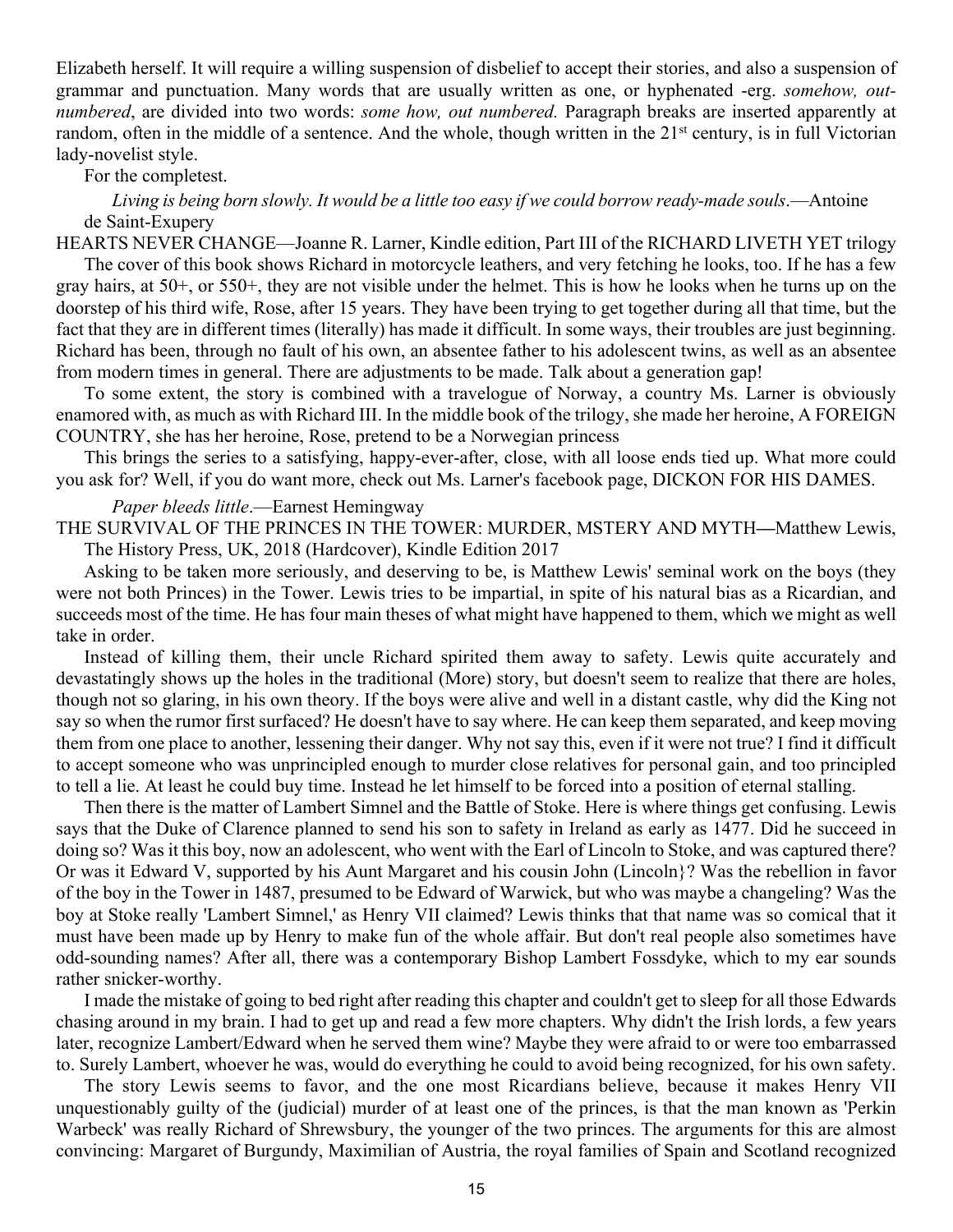him as such. With the exception of Margaret, how did any of them know what he looked like? And of course, they were such snobs that they would surely not support a low-born impostor. Which only means that they believed him to be the real thing, not that he was. As the author himself points out in the section on Stoke, the Royal Duke of Clarence was plotting to substitute a relatively low-born stand-in for his son, whether he actually succeeded in doing that or not.

Other arguments in support (not necessarily proof) of this identification don't ring quite true, either. Henry had Perkin/Richard beaten up so he would not be recognized in London? This presumes that everyone in London, from the beggars on the street, to his own family members, would recognize the 9-year-old boy as the grown man? And a black eye and a few bruises would prevent any recognition. Why did the queen not denounce 'Perkin.'? Perhaps he was Richard, but equally, she may have been simply unable (because of the time that had passed) to say one way or the other, or unwilling. No doubt she was aware that recognizing 'Perkin' as her brother, or definitely saying he was not her brother, was effectively signing his death warrant. She also, at this point, had several children of her own. Would she wish to endanger them by making any positive statement? Or even a negative one?

I have to say that in his only portrait, 'Perkin' does resemble, not so much Edward IV as Elizabeth herself. This means little, except that both of them may have had a somewhat androgynous appearance. 'Perkin' is often referred to as 'beautiful,' while Elizabeth was referred to as a 'very handsome woman.' In any case, chance resemblances mean very little. The More family fool, whom Lewis refers to in the next section, had an uncanny likeness to Henry VIII (Lewis merely describes this—there may be a illustration in the print version) but nobody suggested that Henry Patenson was any relation to the Tudors whatever.

To be fair, if Lambert Simnel was not necessarily a made-up name, it is possible that 'Perkin Warbeck' was the code name devised by Henry and his spies for the young gentleman, whoever he was. The reasoning goes like this: Perkin = Peregrine = Pilgrim, or wanderer. That this was something like 'Piers Osbeck', the pretender's real name, or what the Tudor authorities decided was his real name. Another argument is Henry's own attitude toward the pretender. He seemed to alternate between leniency and cruelty. After all, Henry had been a pretender himself, in the sense of someone with pretensions to a throne, even though he was who he claimed to be. Henry was well aware that nobody had asked for his *bona fides,* his long-form birth certificate. He was accepted by the royal family of France and the ducal family of Brittany as the Earl of Richmond because he, and his uncle, said that he was, and because it suited their political policies. Henry was afraid of Perkin, even panicked by him, but not necessarily because he was' Richard of York.'

This brings us to the next theory, that both boys survived and were hidden in p lain sight at the Tudor court—the Leslau hypothesis. This doesn't call for anybody to be a villain—neither Richard, nor Henry, nor even Thomas More. Edward became 'Edward Guildford,' and Richard 'John Clement.' There are some interesting sidelights here. John Clement appears on a list of jousters, along with Henry VIII and the king's illegitimate uncle, Arthur Plantagenet, and the king's good buddy, Edward Brandon. This was surely an unusual honor for a middle-class scholar. Clement, if he was Richard of York, would be about 35 at the time, Arthur probably about the same age, Brandon in his late 20s or early 30s not too old to be jousting, as Henry did in his 30s. Leslau's idea of having Guildford and Clement's DNA followed up seems to have been abandoned since his death, but I think they should be carried out. I hate mysteries, unless they are solved.

Basically, the Leslau theory is picking a conclusion, and cherry-picking proof to fit it. An interesting puzzle, but unfalsifiable and therefore unprovable. This applies to all the theories about their identification.

My theory, also unprovable, is a combination of the Baldwin theory (which Lewis mentions in passing— Richard of Eastwell could have been Richard of York) and a theory that was put forward by a Professor or Dr. Murphy at an AGM some years back.

To wit: Richard comes to the Tower to take the boys to a place of safety just too late. Edward, deeply depressed, (testified to by Dr. Argentine) has committed suicide, which adolescents are vulnerable to. His brother, having witnessed this, is deeply traumatized, perhaps unable to speak. Not knowing what else to do, they inform Elizabeth Woodville. She will have hysterics later, but in the crisis she keeps her cool. She and Richard agree that the only thing to be done with the surviving boy is to send him to a place where he will be safe and have the best care possible, someplace like the monastery at Colchester. Now having one boy dead and one alive is the worst possible scenario. He cannot bury Edward in consecrated ground, and cannot say masses for him, so he cannot benefit by his death, and young Richard is more of a liability than ever. He has to act as he did, in fact, act, and do nothing to acknowledge or deny their existence. Even today, there is a tendency to cover up a teen-age suicide, feeling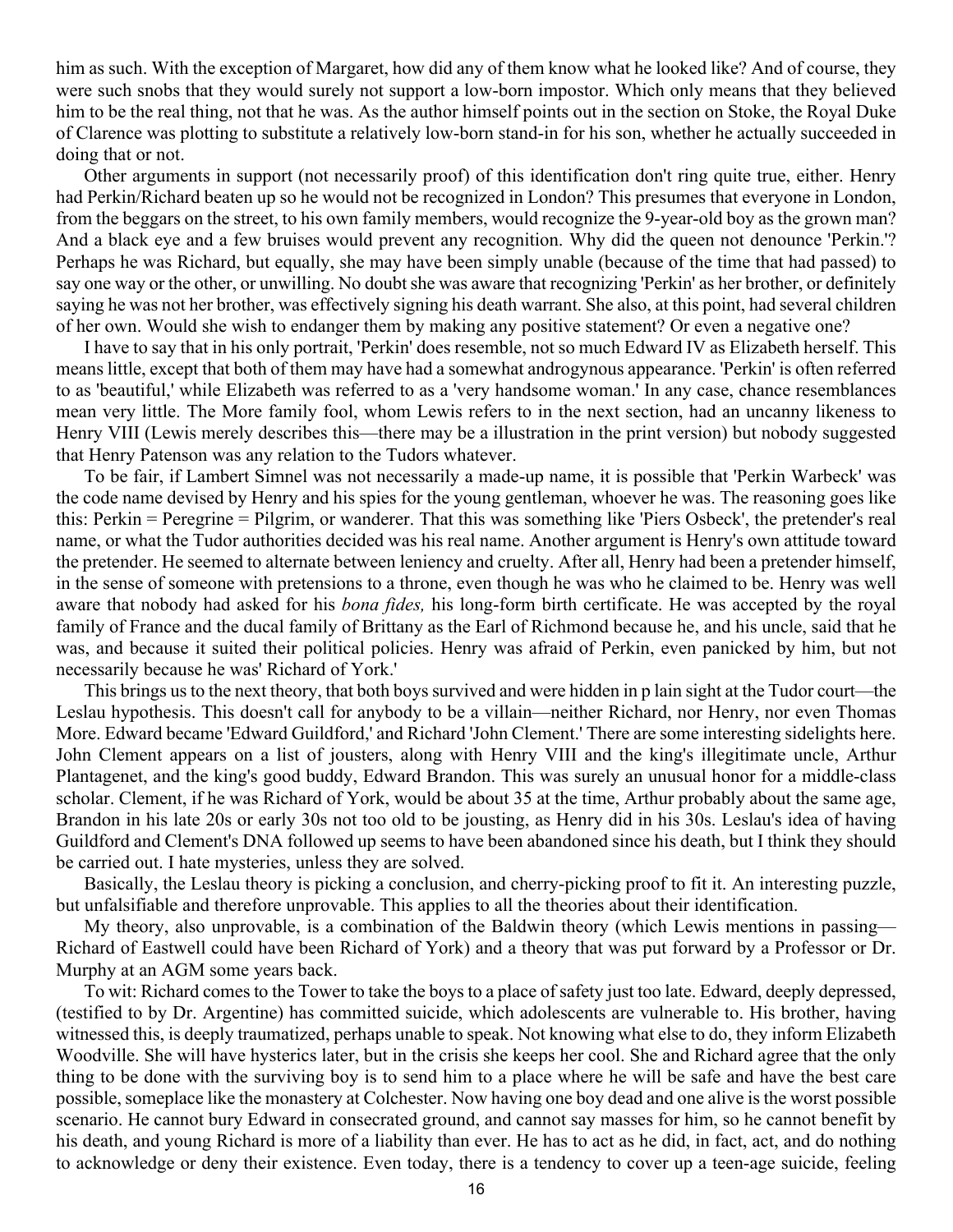that it reflects badly on the family. Among deeply religious medieval Catholics, the impulse to silence must have been must stronger. Elizabeth Woodville will still hate him, hate him for driving her son to self-murder, but she realizes that he poses no direct threat to her or her family, and will eventually come out of sanctuary.

Years pass. Henry Tudor becomes king. The surviving boy recovers to some degree, and Elizabeth Woodville believes it would be better to be the King's Mother, rather than his mother-in-law. She supports Lincoln/Warwick's bid, which she regards as a stalking horse for her son. Her daughter (her oldest two girls were surely in on the plot) doesn't go along with this, not believing that the boy is completely recovered yet, and fearful for her own children. Little Arthur would be demoted to Heir Presumptive. But she can't bring herself to tell Henry the truth either. On the one hand, she doesn't completely trust him; on the other, she doesn't trust her mother either. If she did confess what had happened, Henry would say "Why didn't you tell me in the first place, and save me a battle?" There would be no answer to that. Elizabeth no doubt sighed with relief when l'affaire Simnel blew over.

Too soon. 'Warbeck' comes along. If it was awkward to tell Henry the truth before, it is much more so now. She can only stonewall, refuse to either recognize or deny 'Perkin Warbeck.' This may have been entirely truthful. But her brother remains safe, in a house of religion.

More years pass, with them Henry, Elizabeth, and many of 'Perkin's' own generation. The former Prince Richard, long adjusted to being an anonymous lay-brother/monk/bricklayer, realizing that his best guarantee of a long and happy life is to be nobody, is queried closely by Sir Thomas Moyle. Does he claim to be what he appears to be, an educated man, a former monk, down on his luck? He doesn't know how Moyle feels about Catholics in general and monks in particular. Does he admit to being a Plantagenet prince? Hardly safe in Henry VIII's England? But being someone of royal but of illegitimate birth may get him certain perks and comforts in his old age. Even if he is proved to be a fraud, it is unlikely that he will be punished severely. He would simply be no worse off than before.

Yes, quite fanciful and unprovable, but it fits all the facts and is psychologically likely. At least, if I were writing a novel or short story (which I may yet) it is the tack I would take. I have certainly seen more fanciful recreations, in serious books as well as fiction.

Whether reading Mr. Lewis' thoroughly-researched and well-written speculative history inspires you to come up with your own theory or not, this is well worth reading, though if you have eyesight problems, it might be worth the wait and the money to get the print copy.

# All right, just one more.

*There is nothing more certain than death, and nothing more uncertain than the hour of death.—*John Dalton, English merchant, quoted by Ms. Johnson.

SO GREAT A PRINCE—Lauren Johnson, Head of Zeus, UK, 2016; also available in a Kindle edition.

Not a biography of Henry VIII, nor a history of the early years of his reign and the political moves therein, though these certainly play a part; this is more a social history of the scene in England in the first decade of the 16th century. Ms. Johnson frames the book in terms of the canonical calendar, which can be a great puzzlement to us in the 21st century. Although people living in 1509 called January 1 New Year's Day, and celebrated it, mainly by the giving of gifts within the household, from employer to employees and vice versa, and among family members, the year did not turn (e.g. from 1509 to 1510, until Lady Day, the Feast of the Annunciation, on March 25. Official pronouncements were usually dated by regnal years, e.g. 24 Henry VII. And events in any large town might be dated by the name of the mayor at the time. No doubt post people knew when and where they were born, and made a note of it, but there were always those who fell between the cracks. (My mother, for example, knew when and where she was born, but the State of Kansas didn't, since registration of births was not required until the next year. In order to prove her age so she could get Social Security, she had to get an affidavit signed by an eye-witness of her birth—her mother!)

Ms. Johnson follows the citizens of London, native-born and incomers, through the year: Midsummer Eve, All-Hallows, the Twelve Days of Christmas etc. Each chapter covers some aspect of life at the time: the status of women, the merchant or middle-class, exploration, books, clothing, and of course, Henry himself, and his dying father. The author highlights selected citizens, some of whom will be fairly well-known to us: the Pastons, the Plumptons, the Duke of Buckingham, noted for consumption conspicuous even by the generous standards of Henry VIII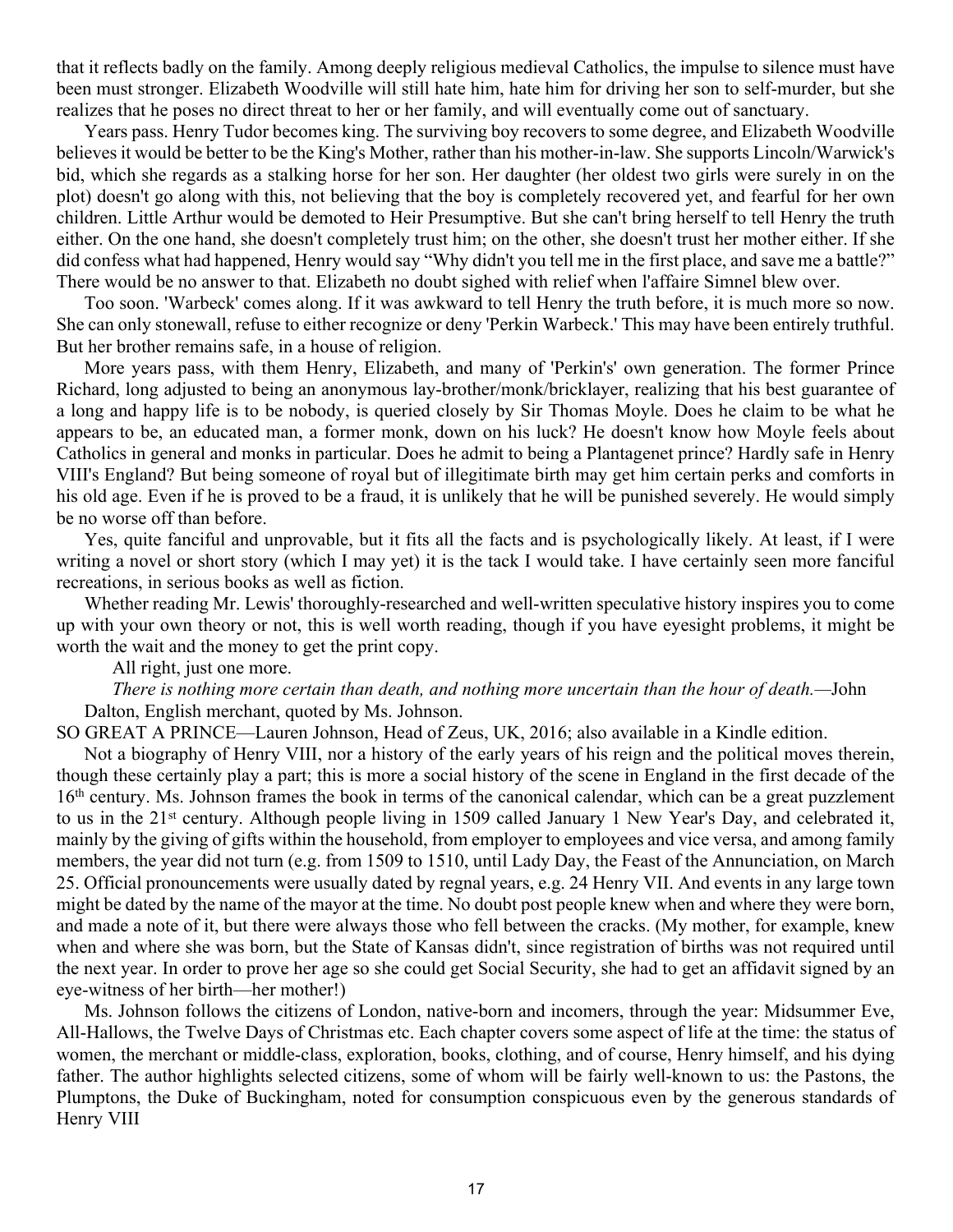<span id="page-17-0"></span>But there are others, including John and Alice Middleton (you may know Alice better by the name of her second husband, More). There is Thomasine Percyvale, who came from the wilds of Cornwall to work as a maidservant, married and was widowed by three tailors, and wound up with her own tailor shop and enough money to become something of a philanthropist. Bess of Hardwick could have taken her correspondence course..

Well-researched and good background material for the period. England, and anything but dry-as-dust. England in 1510 was not so different from England in 1483, or 1450, or even 1409. The England of 1547 would be very different. But that is all in the future, as Ms. Johnson pulls back to give the reader an overview and leaves 1510 behind., perhaps with an air of regret. It would not be surprising if the reader feels that same regret.

 $\sim$  ToC  $\sim$ 







Rare and delightful books from the non-fiction library Susan Troxell

# AMERICAN BRANCH DIGITAL ARCHIVES PROJECT

We are pleased to announce that back issues of the *Ricardian Register*, the newsletter of the American Branch of the Richard III Society, have been digitally scanned and uploaded to the Branch's website. These go back to 1966, not long after the Branch was founded and had only a few dozen members but was energized in August 1967 to make its first trip to the United Kingdom to visit Ricardian sites.



*American branch members on their inaugural trip to England and Wales in August 1967. Shown from the left are Gretchen Clumpner, Mary McKitrick, Mrs. And Mr. Robert Leicester, Arlene Rosner and Mrs. Lena Rosner, Mrs. Viola Neiman, Mrs. Betty Schloss, Mrs. Helen Schweser, and Shelagh Hunter. Source: Ricardian Register, Vol. II, no. 2 (1967).*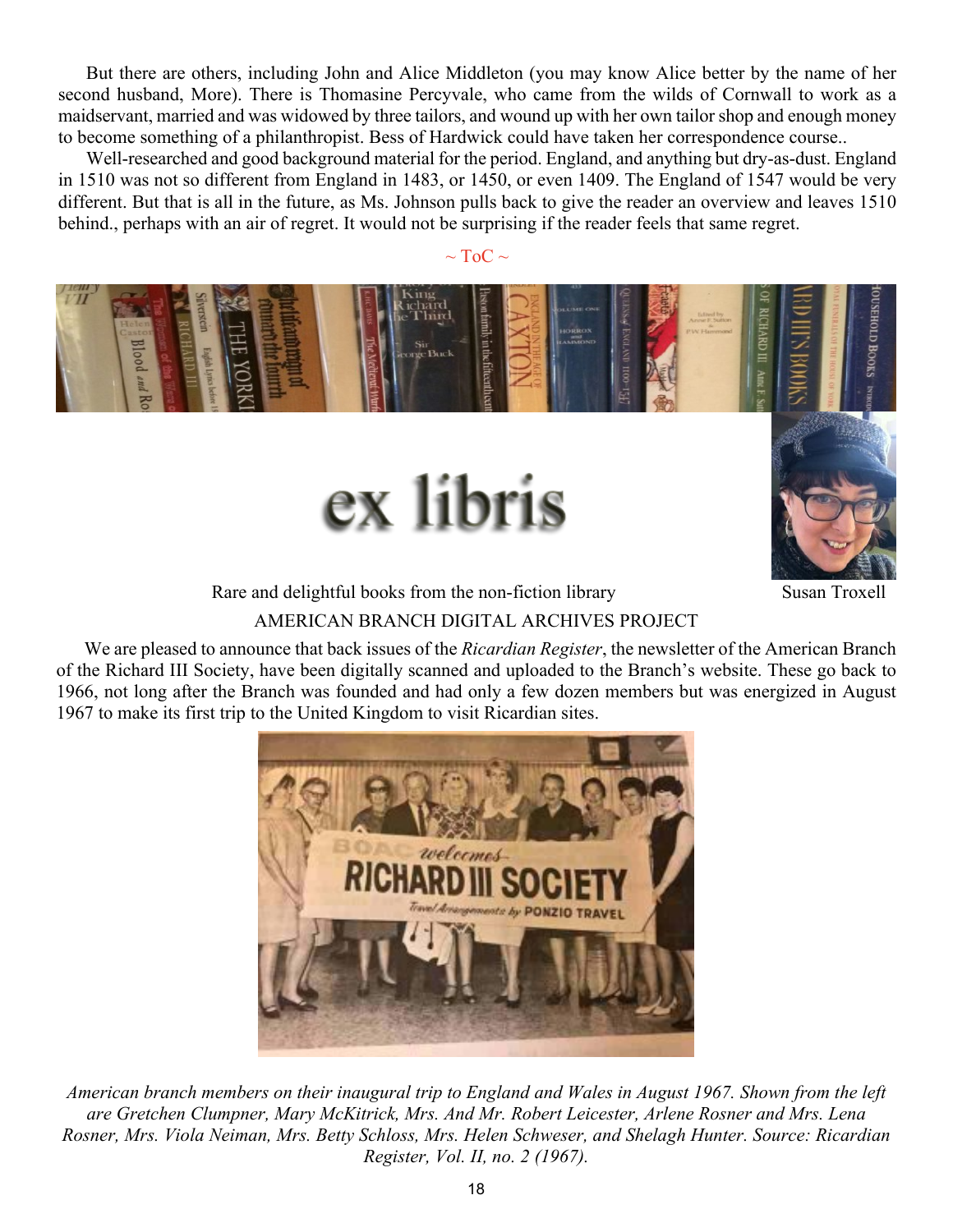They also contain thoughtful and sometimes enlightening articles written by our members, such as a full astronomical analysis of the 1485 eclipse that occurred on the day of Anne Neville's death, as well as nostalgic glimpses of past AGMs and the cherished contributions of past and some now-deceased members.

The project to digitally archive and make accessible the *Registers* began almost a decade ago, when the more substantive articles from 1991 to the present were scanned and uploaded to the members only section of the Branch's website.

The recent project, overseen by our Research Librarian, involved digitally scanning full issues of the *Register*, including society news and organizational events, from 1966-1991. The scanning was performed by Allstate Information Management in Pennsauken, New Jersey. Using the website password given to American Branch members, the archived *Registers* can be accessed at [r3.org/members-only/archived-ricardian-registers-1966-1991/.](http://www.r3.org/members-only/archived-ricardian-registers-1966-1991/) To obtain the password, please contact our Membership Chair, Cheryl Greer, at [membership@r3.org.](mailto:membership@r3.org)

The Non-Fiction Library also maintains hard copies of past *Registers* for those wishing to browse them. Excess copies are available for free, in exchange for the cost of postage. Requests for borrowing or purchasing the hard copies should be submitted to our Research Librarian, Susan Troxell, at [researchlibrary@r3.org](mailto:researchlibrary@r3.org).

January – June 1978 Cover containing the appeal for a bigger than life size statue of Richard III.



*Cover of the 1978 Ricardian Register now available online. Geoffrey Wheeler's photograph is of Sir James Butler's proposed design for the Richard III Leicester memorial sculpture. The successful appeal headed by the Society ultimately led to a slightly less martial image of the king.*

 $\sim$  ToC  $\sim$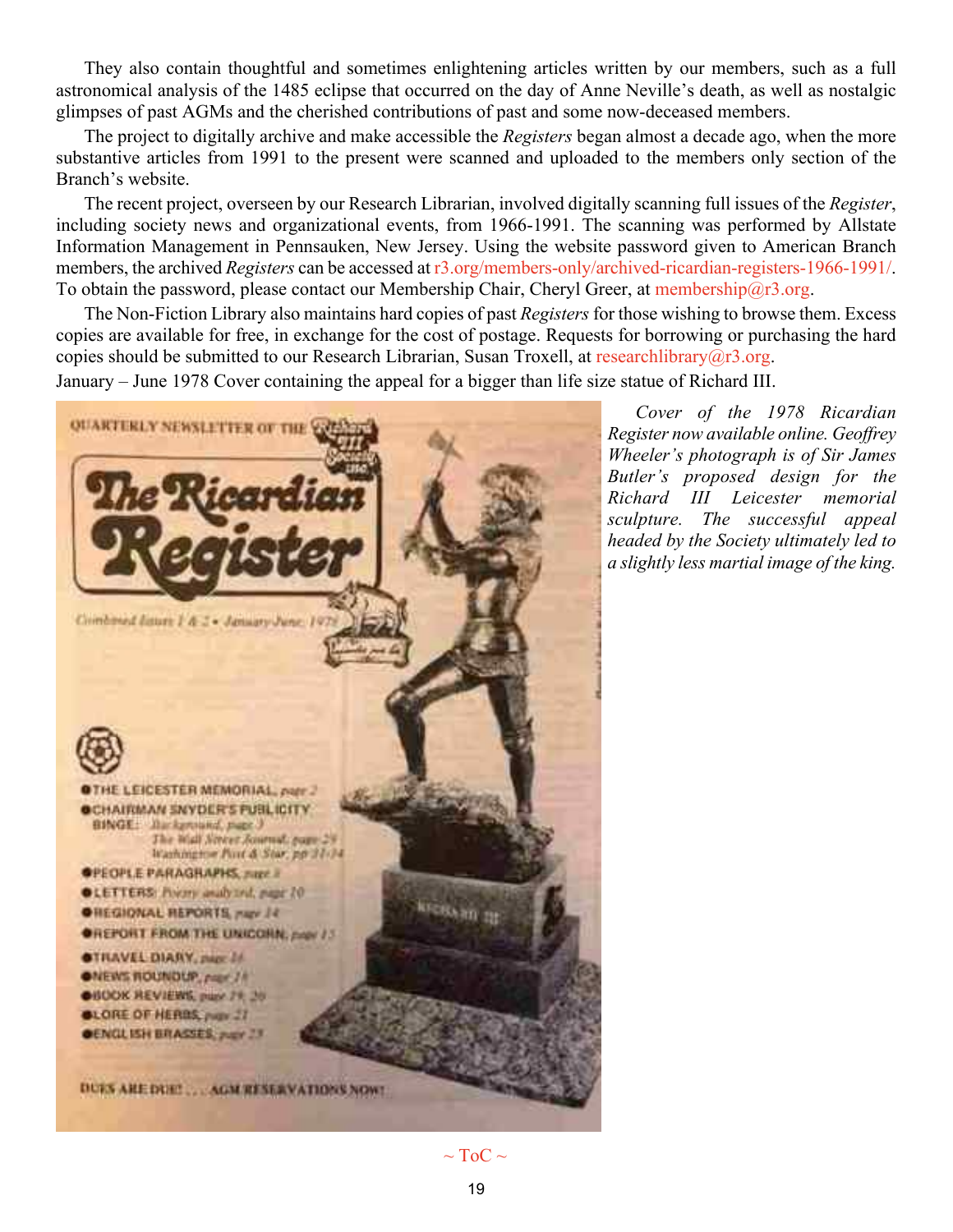# Excerpts from 1966 Ricardian Register Vol. 1 No. 1

<span id="page-19-0"></span>Fifty-two years ago, the American Branch of the Richard III Society published its first edition of The Ricardian Register: Vol. 1. No. 1. Here are two excerpts from this publication:

# REGIONAL DIRECTOR SPEAKS AT TOASTMASTERS

On November 2, Mr William Snyder, regional director of the Washington area, gave a talk entitled: 'Why Richard III' to the Toastmasters International Club of Washington, D. C. The following quotes are excerpts from this talk.

'...the careful, objective, and interested student of history can observe the layering of myth, legend, and propaganda into so—called history, shrouded in textbooks and sanctified, by repetition over these 500 years. In the same manner as the skilled pathologist dissects and lays bare diseased tissue, students of history are examining the life and times of Richard III with scrupulous care and objectivity and are attempting to lay bare the facts and remove the thick layers of fiction, propaganda, and hearsay.'

'Let's go back again to the Grand Canyon. Note how the colors of the rock seem to change with the shifting light of the sun. In the same way, we can observe how the character of Richard III changes as we focus the strong, clear light of careful and objective research and evaluation on this man and his times.'

'Such research has real meaning for our times, when the failure to distinguish between propaganda and fact might conceivably result in a

holocaust.'

What is truth and how does one recognize it? This problem confronts very age and explains why the character of King Richard III now, more than ever, poses a fascinating and challenging problem.'

# RICARDIAN RFFERENCE IN SCI—FI BOOK

While down in Florida and doing some light reading, I came across the following interesting reference:

"Earlier in time E625 had been one with the world Blake had once called home. Then two crucial alterations of events had given it another future altogether.

The first came in 1485. Thereafter no Henry Tudor had reigned in England. Instead Richard the Third's courageous charge at his enemy during the battle of Bosworth had carried him to the Lancastrian Pretender and, with his own hand, Richard had Put an end to the red rose for all time.

Once firmly on-the throne, Richard had developed the potentials that historians in Blake's world had come to grant him, with regret that he had never, in their own past, had a chance to show his worth as probably one of the ablest of the Plantagenet house. ...

The brilliance that, in Blake's world, had marked the reign of Elizabeth Tudor, had in E625 flourished a generation earlier under Richard and his immediate successors.

Andre Norton, QUEST CROSSTIME, Pp 75 - 76, Ace Books, Inc., New York, 1965

Editor's note: Since I am a fan of sci-fi as well as a Ricardian, I decided to chase down this book and immediately found it available on Amazon in the Children's books section ([amazon.com/Quest-Crosstime-Andre-](https://www.amazon.com/Quest-Crosstime-Andre-Norton/dp/067058441X/)[Norton/dp/067058441X/](https://www.amazon.com/Quest-Crosstime-Andre-Norton/dp/067058441X/)). I've ordered it, but as of this publication, have not read it.

 $\sim$  ToC  $\sim$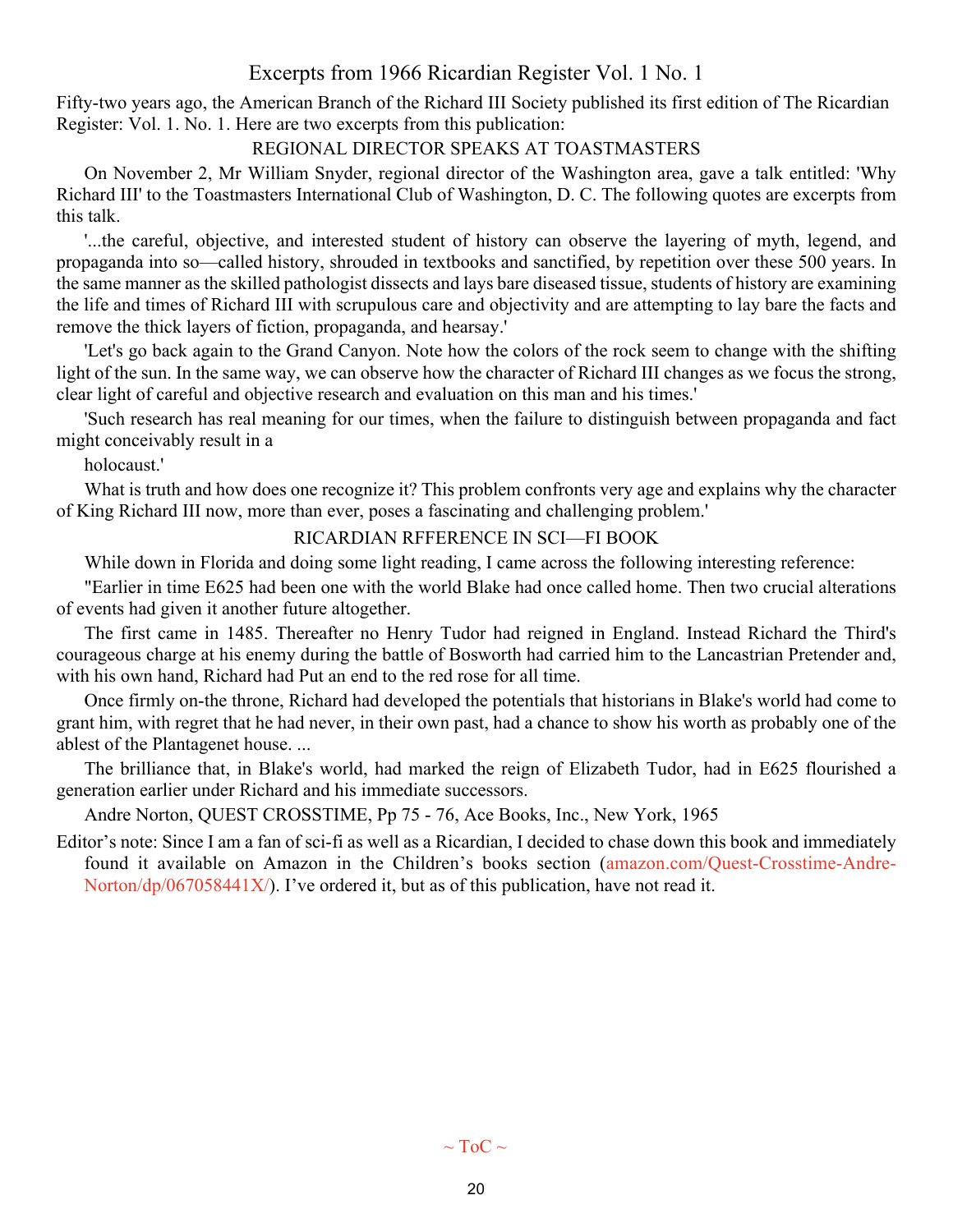# Board, Staff, and Chapter Contacts

# <span id="page-20-0"></span>**EXECUTIVE BOARD**

CHAIRMAN: **Compton Reeves** [chairperson@r3.org](mailto:chairperson@r3.org)

VICE CHAIRMAN: **Deborah Kaback** [vice-chair@r3.org](mailto:vice-chair@r3.org)

SECRETARY: **Emily Ferro** secretary $(a)$ r3.org

TREASURER: **Lisa Pince** [treasurer@r3.org](mailto:treasurer@r3.org) MEMBERSHIP CHAIRMAN: **Cheryl Greer** [membership@r3.org](mailto:membership@r3.org)

IMMEDIATE PAST CHAIRMAN: **W. Wayne Ingalls**

immediate past chairman $@r3.org$ 

**COMMITTEES** CHAPTERS ADVISOR: **Nita Musgrave** [chapters@r3.org](mailto:chapters@r3.org)

LIBRARIAN: Fiction: **Gilda E. Felt**

[fictionlibrary@r3.org](mailto:fictionlibrary@r3.org)

LIBRARIAN: Research, Non-Fiction, and Audio-Visual: **Susan Troxell**

[researchlibrary@r3.org](mailto:researchlibrary@r3.org)

RESEARCH OFFICER: **Gil Bogner** [research\\_officer@r3.org](mailto:research_officer@r3.org)

PUBLIC RELATIONS OFFICER: **Wayne Ingalls** public relations officer $@r3.org$ 

ON-LINE MEMBER SERVICES: **Open** (Contact Jonathan Hayes at chairperson $@r3.org$  for access to member's only page on r3.org) SALES OFFICER**: Bob Pfile** [sales@r3.org](mailto:sales@r3.org)

WEB CONTENT MANAGER: Open

WEBMASTER: **Lisa Holt-Jones** [webmaster@r3.org](mailto:webmaster@r3.org)

**REGISTER STAFF** EDITOR: **Joan Szechtman** [info@r3.org](mailto:info@r3.org) ASSISTANT EDITOR: **Diana Rubino** [assistant\\_editor@r3.org](mailto:assistant_editor@r3.org) Copy Editor: **Ruth Roberts** copy editor@r3.org RICARDIAN READING EDITOR: Myrna Smith ricardian reading editor@r3.org **CHAPTER CONTACTS** \*

**ILLINOIS:** Janice Weiner [jlweiner@sbcglobal.net](mailto:jlweiner@sbcglobal.net)

**MICHIGAN AREA:** Larry Irwin [fkatycdc@yahoo.com](mailto:fkatycdc@yahoo.com)

**NEW ENGLAND:** Joan Szechtman [contact@r3ne.org](mailto:contact@r3ne.org) Website: [r3ne.org](http://r3ne.org/)

**NORTHWEST:** Jim Mitchell [richardiiinw@yahoo.com](mailto:richardiiinw@yahoo.com)

**NEW YORK-METRO AREA:** Maria Elena Torres [elena@pipeline.com](mailto:elena@pipeline.com)

**Tidewater (VA):** Bob Pfile [rpfile43@gmail.com](mailto:rpfile43@gmail.com)

**Arizona:** Marion Low [dickon3@cox.net](mailto:dickon3@cox.net)

**Rocky Mountain (CO):** Dawn Shafer dawn alicia shafer@yahoo.com

\*Chapter Notes:

- If you do not see a chapter near you and you would like to reach out to other Ricardians in your area, please contact the Membership Chair at membership  $\widehat{a}$ r3.org. She will circulate your email address to members in your area. If you later decide to go ahead and form a chapter, please contact the Chapters' Advisor at [chapters@r3.org](mailto:chapters@r3.org.)[.](mailto:chapters@r3.org.)
- If you do not see your chapter listed here, please contact the Chapter's Advisor a[t chapters@r3.org](mailto:chapters@r3.org.) and include current contact information.